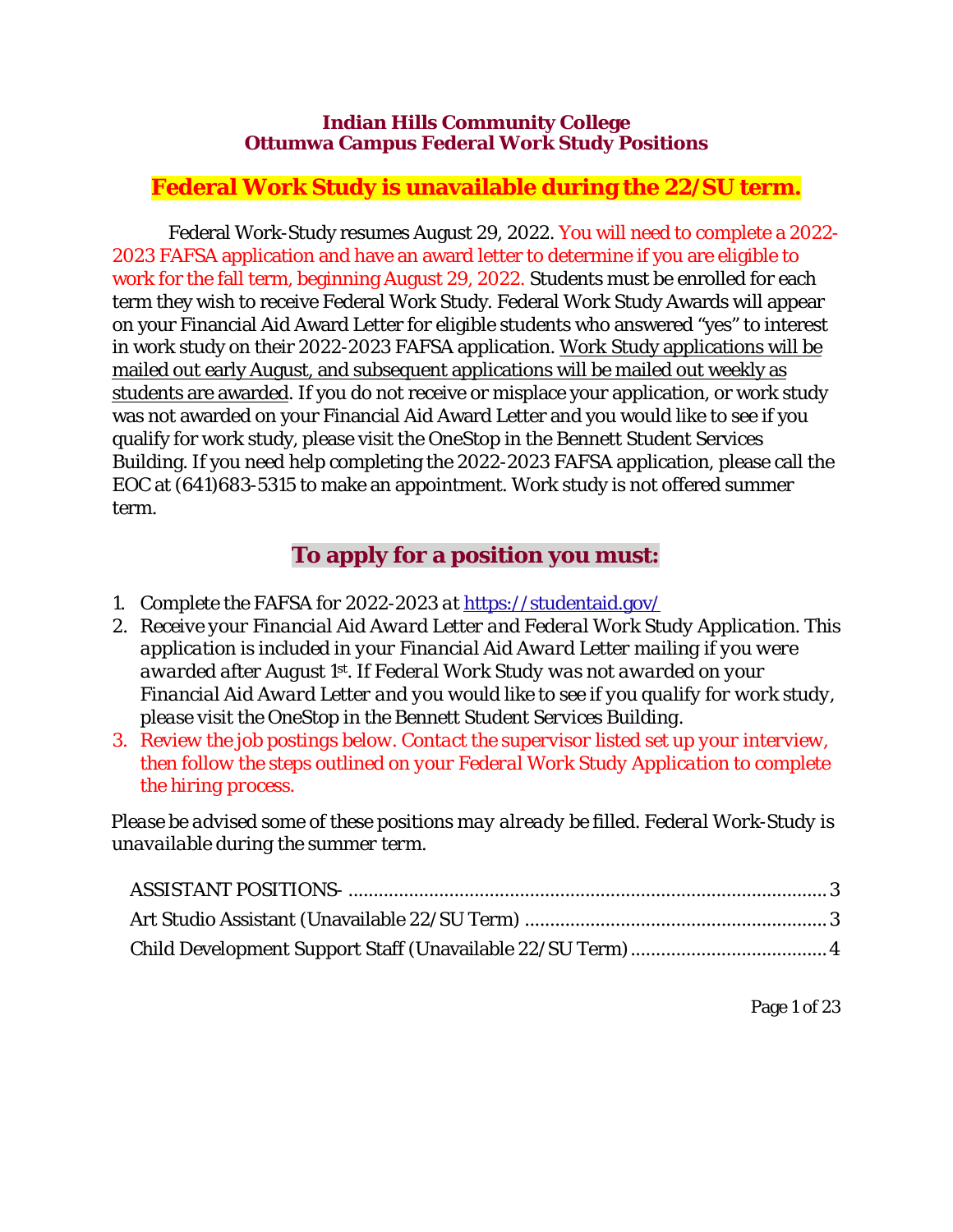| Child Development Support Staff for Literacy and Math Activities (Unavailable 22/SU |
|-------------------------------------------------------------------------------------|
| Game Day Coordination Assistant (Unavailable 22/SU Term)  4                         |
|                                                                                     |
|                                                                                     |
|                                                                                     |
|                                                                                     |
| Student Blogger/Social Media Assistant (Unavailable 22/SU Term)  8                  |
|                                                                                     |
| Success Center Receptionist/Computer Assistant (Unavailable 22/SU Term)  9          |
|                                                                                     |
| BUILDING, GROUNDS, & LANDSCAPE ASSISTANT POSITIONS-  9                              |
|                                                                                     |
| Building Custodial Assistant-After Basketball Games (Unavailable 22/SU Term)  10    |
|                                                                                     |
| Grounds Assistant - Building & Grounds (Unavailable 22/SU Term)  10                 |
| Landscape Assistant - Athletic Fields (Unavailable 22/SU Term) 11                   |
| Landscape and Turf grass Assistant (Unavailable 22/SU Term) 11                      |
|                                                                                     |
|                                                                                     |
|                                                                                     |
| Cross Country/Track and Field Manager (Unavailable 22/SU Term)  12                  |
|                                                                                     |
|                                                                                     |
|                                                                                     |
| Cafeteria Serviceperson - ATC Warrior Junction (Unavailable 22/SU Term)  14         |
| Cafeteria Serviceperson - North Campus Cafeteria (Unavailable 22/SU Term) 14        |
| Cafeteria Serviceperson - The Hills Diner (Unavailable 22/SU Term)  15              |
|                                                                                     |
| Page 2 of 23                                                                        |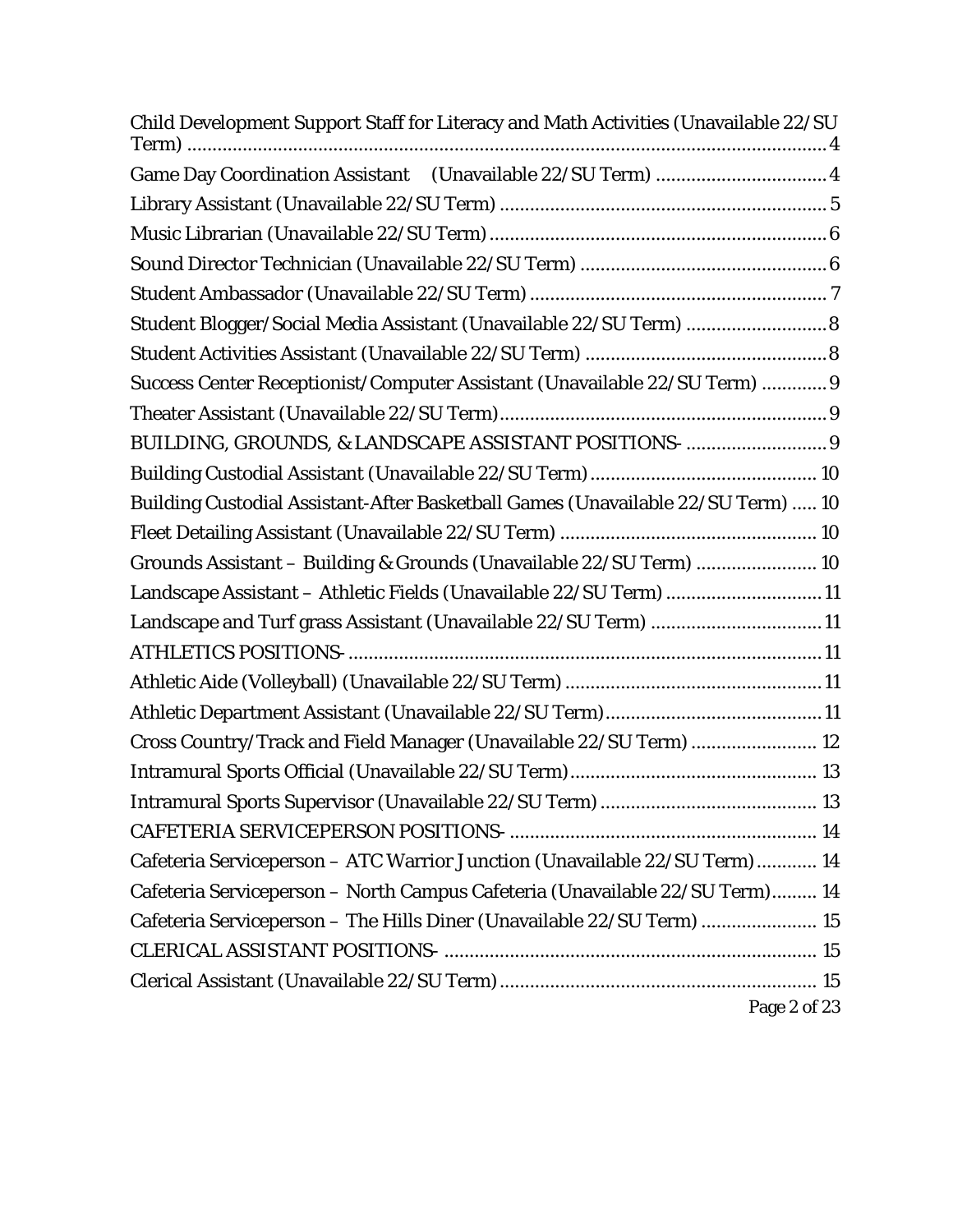| Educational Opportunity Center Clerical Assistant (Unavailable 22/SU Term)  16 |
|--------------------------------------------------------------------------------|
| Student Support Services Clerical Assistant (Unavailable 22/SU Term) 16        |
|                                                                                |
|                                                                                |
| Aviation Maintenance Lab Assistant - North Campus (Unavailable 22/SU Term) 17  |
| Avionics Lab Assistant - North Campus (Unavailable 22/SU Term) 17              |
|                                                                                |
| Industrial Maintenance Lab Assistant (Unavailable 22/SU Term)17                |
|                                                                                |
|                                                                                |
|                                                                                |
|                                                                                |
|                                                                                |
| Welding Lab Assistant - North Campus (Unavailable 22/SU Term)  19              |
|                                                                                |
|                                                                                |
|                                                                                |
|                                                                                |

# <span id="page-2-0"></span>ASSISTANT POSITIONS-

<span id="page-2-1"></span>*Department*: Arts & Sciences - 2 positions of 10 hours per week for each student Art Studio Assistant (Unavailable 22/SU Term) *Job Duties:* Duties include working closely with the Art Department, various artists and

their exhibits, doing jobs such as: clean studio; mix clay and ceramic glazes; hang art exhibits; other duties as assigned.

*Qualifications/Special Skills:* Reliable, good communication skills. Strong interest in the Arts.

*Days Needed:* Monday-Thursday

*Hours Needed:* 7:15 am-4:45 pm; Maximum of 20 hours per week *Supervisor:* Lisa Fritz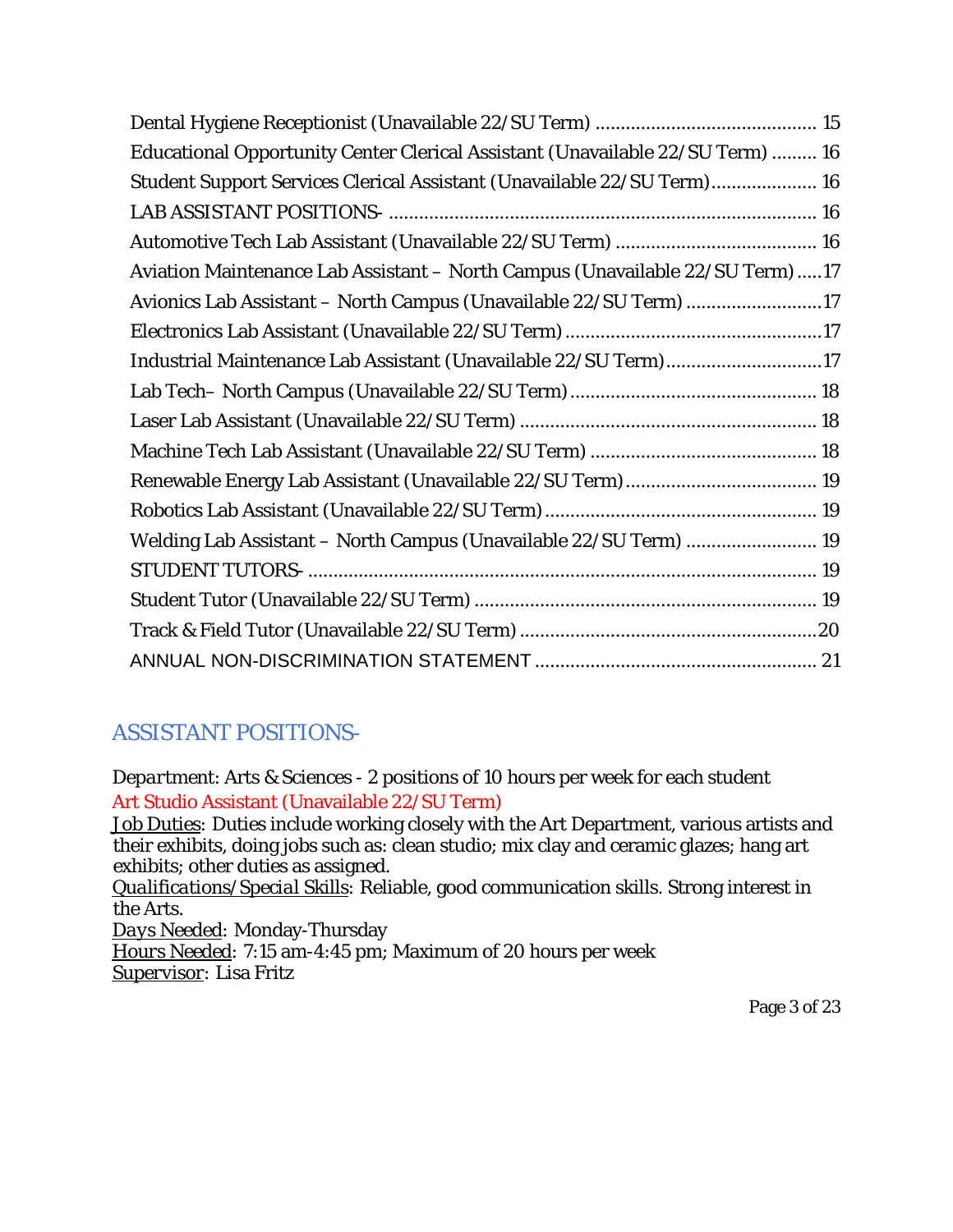*Phone:* 641-683-5111, x1816 *Email:* [Lisa.Fritz@indianhills.edu](mailto:Lisa.Fritz@indianhills.edu)

*Department*: Child Development

# <span id="page-3-0"></span>Child Development Support Staff (Unavailable 22/SU Term)

*Job Duties:* This position requires a person who is reliable, trustworthy and able to work independently to perform various tasks at the Child Development Center, such as: interacting with the children; prepare/clean up snacks and lunch; make learning materials; and routine cleaning and laundry. Child Care experience preferred, but not mandatory.

*Qualifications/Special Skills:* Child care experience preferred. Must be reliable and work independently.

*Days Needed:* Monday-Friday

*Hours Needed:* 8:00-12:00 or 12:00-5:00; Maximum of 20 hours per week

*Supervisor:* Casey Zimmeht

*Phone:* 641-683-5111, x1722

*Email:* Casey.Zimmeht@indianhills.edu

*Department*: Child Development

<span id="page-3-1"></span>Child Development Support Staff for Literacy and Math Activities (Unavailable 22/SU Term)

*Job Duties:* This position requires a person who is reliable, trustworthy and able to work independently to perform various tasks at the Child Development Center, such as: interacting with the children; make learning materials; provide/assist with literacy and math activities for preschool age children.

Child Care experience preferred, but not mandatory.

*Qualifications/Special Skills:* Child care experience preferred. Must be reliable and work independently.

*Days Needed:* Monday-Friday

*Hours Needed:* 8:00-12:00 or 12:00-5:00; Maximum of 20 hours per week *Supervisor:* Casey Zimmeht

*Phone:* 641-683-5111, x1722

*Email:* Casey.Zimmeht@indianhills.edu

# *Department*: Athletics

<span id="page-3-2"></span>Game Day Coordination Assistant (Unavailable 22/SU Term)

*Job Duties:* Responsibilities will include, but are not limited to: developing and coordinating marketing and promotional efforts for Indian Hills sports, implementing marketing strategies and game day promotional activities, assisting with and planning special events, and designing and creating advertisements for print and electronic media. Candidates should be team-oriented and must be willing to work weekends and

Page 4 of 23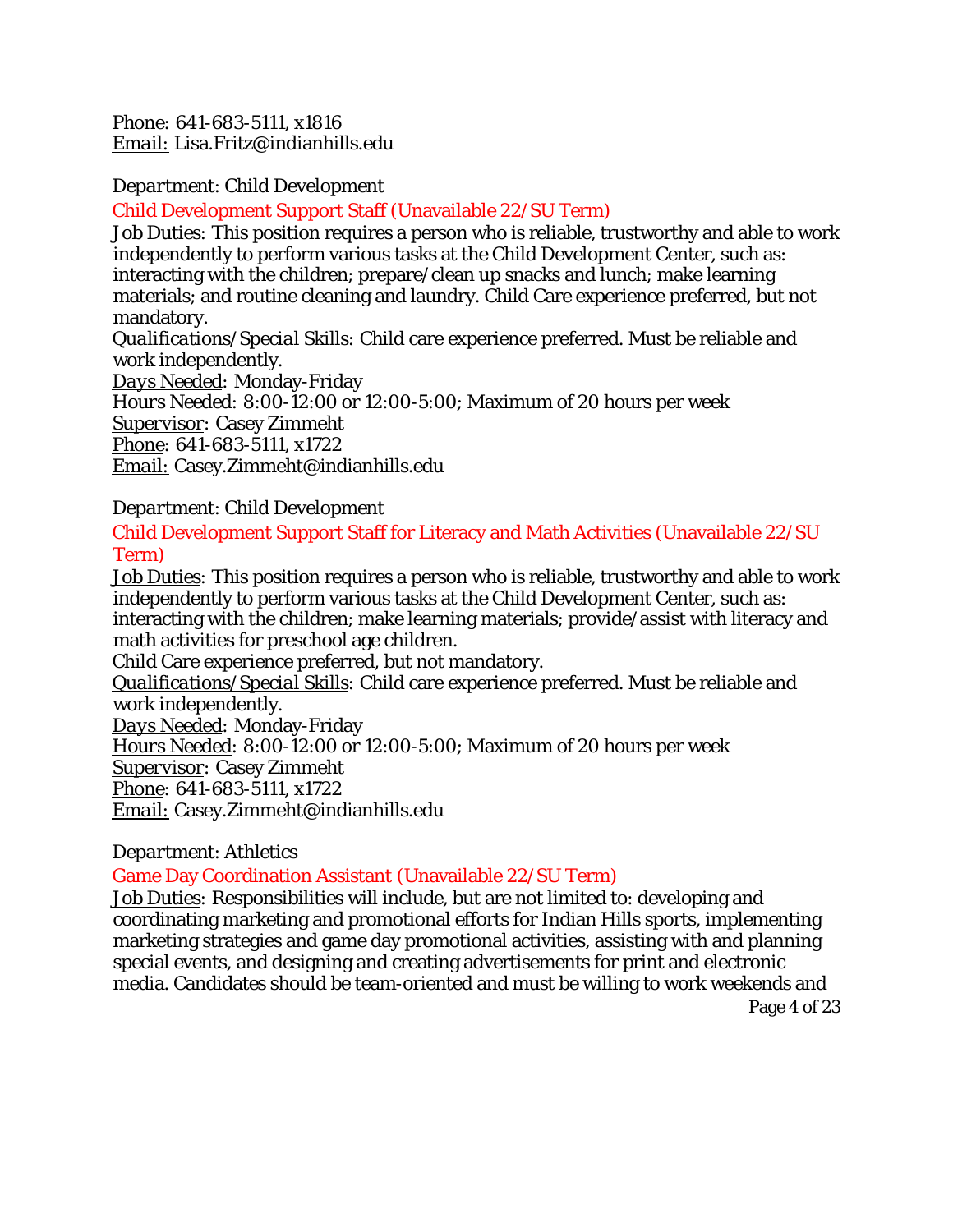nights. Excellent oral and written communications skills are essential and knowledge of sports and an interest in the sports marketing industry are a plus. These positions are limited to full-time students.

## *Additional Duties*:

- Assist in the development, coordination, and implementation of marketing and promotional efforts for sports events, which includes creating plans to increase attendance and enhance game day atmosphere
- Hold 4 10 office hours per week during the school year (depending on in-season sports) to work on marketing plans, design projects, assist full-time staff, and help with office tasks.
- Every intern must be available for all Warrior home basketball games to assist with set-up and in-game promotions. Arrival time for home basketball games is 1-2 hours prior to game time.
- Every intern must be available for all Warrior home basketball games to assist with set-up and in-game promotions. Arrival time for home basketball games is 1-2 hours prior to game time.

*Qualifications/Special Skills:* Communication skills, interest/knowledge of sports, computer skills, outgoing personality

*Days Needed:* home basketball games, other home sporting events, other pre-event hours (these are flexible)

*Hours Needed:* on game days 5:45-9. The additional hours are flexible.

*Supervisor:* Cyndi Mellin

*Phone:* 641-683-5111, x1491

*Email:* Cyndi.Mellin@indianhills.edu

*Department*: Academic Services/Library

# <span id="page-4-0"></span>Library Assistant (Unavailable 22/SU Term)

*Job Duties:* This person must be able to type, have a public service attitude, and be reliable and responsible. He/she will assist in general operations of the public service area of the library, including: assisting patrons, audio-visual needs, cleaning, photocopying, shelving, typing, and other duties as assigned.

*Qualifications/Special Skills:* Good typing skills, dependable, good communication skills.

*Days Needed:* Monday-Thursday *Hours Needed:* 7:15 am-4:45 pm; Maximum of 20 hours per week *Supervisor:* Cheryl Talbert *Phone:* 641-683-5199 *Email:* Cheryl.Talbert@indianhills.edu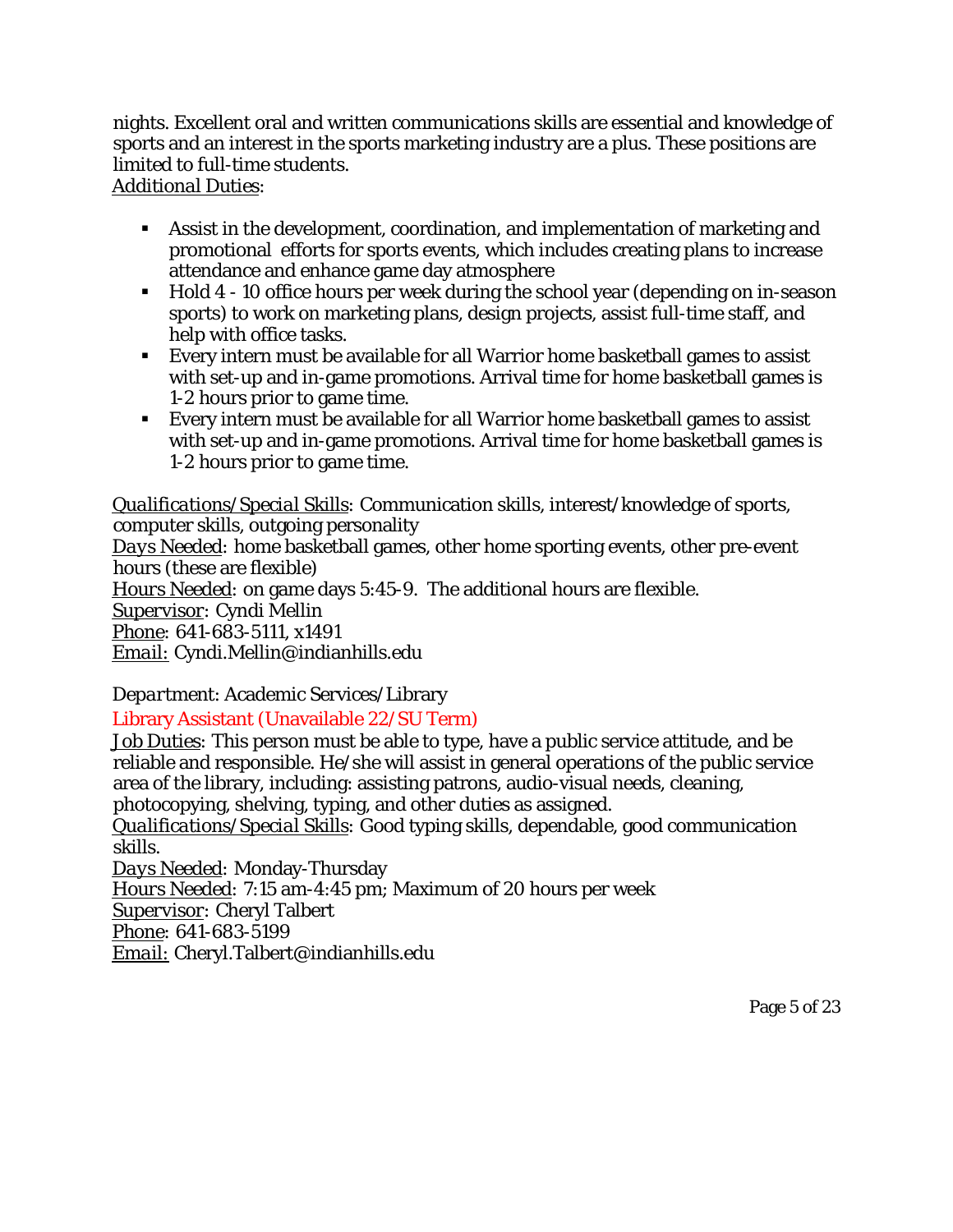## *Department*: Music

#### <span id="page-5-0"></span>Music Librarian (Unavailable 22/SU Term)

*Job Duties:* Music Librarian

*Qualifications/Special Skills:* Organizing, filing/alphabetizing, update and maintain music database, returning music to library after use-appropriate place, numerical order. Accuracy and reliability essential; Preference will be given to members of Concert Choir for this position. Helping with performance and theatre duties such as ushering and stage set-up and tear down also a possibility with this position.

*Days Needed:* Monday-Thursday

*Hours Needed:* 7:15 am-4:45 pm; 10 hours per week; Maximum of 20 hours per week *Supervisor:* Janene Sheldon

*Phone:* 641-683-5111, x1833

*Email:* Janene.Sheldon@indianhills.edu

## *Department*: Athletics

# <span id="page-5-1"></span>Sound Director Technician (Unavailable 22/SU Term)

*Job Duties:* Duties include loading and organizing music on *Sound Director* software system, executing the game day script through *Sound Director* at home basketball games and occasional other sporting events, maintenance, setting up and take down of any equipment necessary to support, maintain, and execute the basketball game day experience script.

*Qualifications/Special Skills:* Computer skills, a working understanding of basketball, ability to coordinate with cheer coach, band director, and other faculty involved in the basketball game day experience, flexibility.

MORE SPECIFICALLY:

## PRE-GAME SETUP:

- Set up *Sound Director* and any coordinating equipment
- **Perform proper equipment check which may include checking monitors, amps,** wireless mics, instrument lines, faders on mixing board, check for loose connections on mixer, test audio feeds for computer, check main speakers, lapel mics and all wireless receivers and battery checks for mics.
- **Perform proper sound check**
- Check with Cheer Coach, Band Director, Athletic Director for schedule and/or any schedule changes.

DURING GAME:

- Responsible for watching closely all aspects moving during game that require audio support.
- Responsible for following Cheer Coach directions/changes during game
- Closely follow game and execute smoothly audio support during pre-game, introductions, time-outs, half time, and post-game
- **Troubleshoot any problems**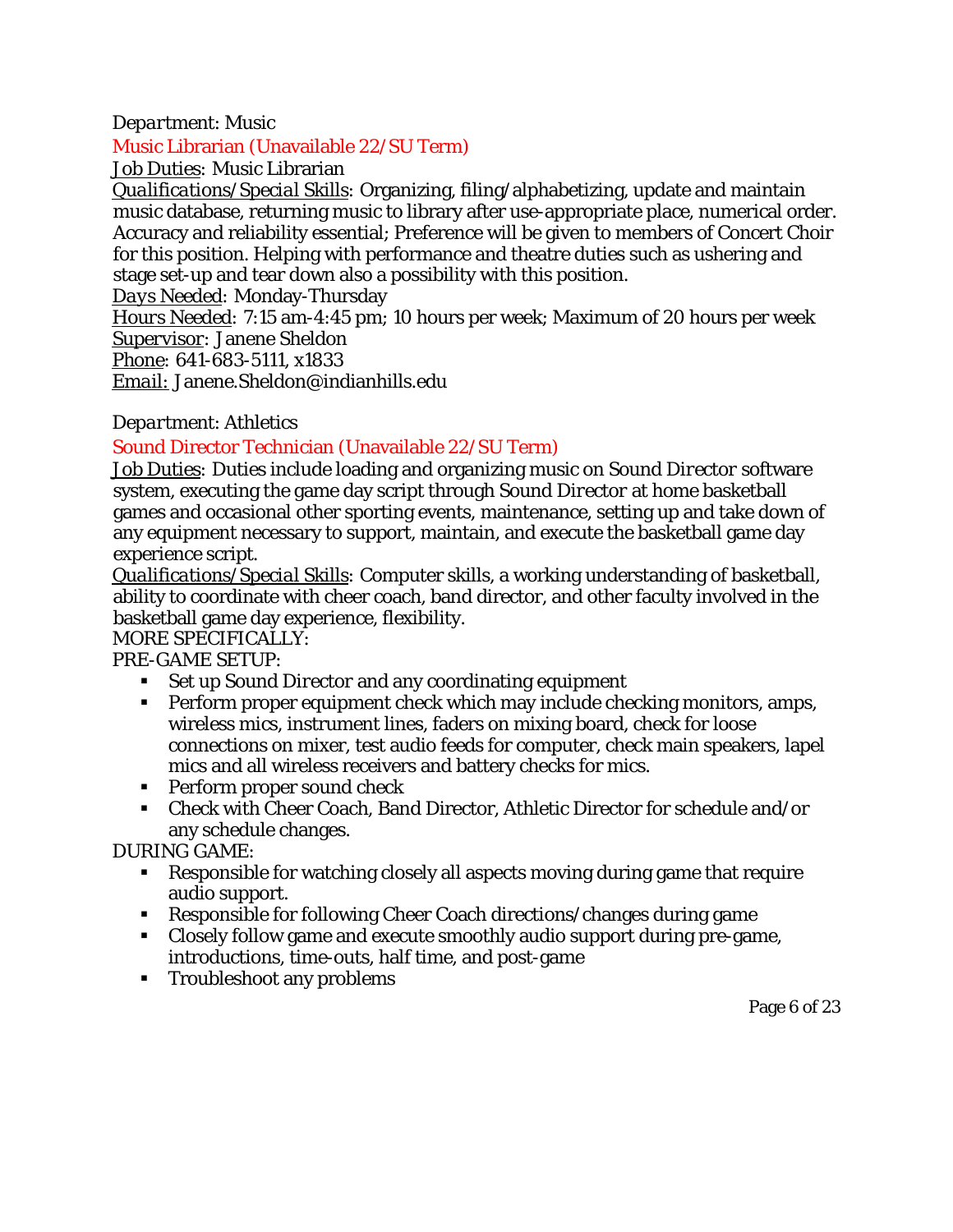#### POST GAME RESPONSIBILITIES:

- Return any media to individuals
- **Meet with Cheer Coach to discuss any necessary changes**
- Shut down and properly store *Sound Director* equipment

*Days Needed:* home basketball games and the occasional other sports event.

*Hours Needed:* on game days 5:45-9. The maintenance of *Sound Director* work hours are flexible.

*Supervisor:* Cyndi Mellin *Phone:* 641-683-5111, x1491 *Email:* Cyndi.Mellin@indianhills.edu

# *Department:* Admissions

# <span id="page-6-0"></span>Student Ambassador (Unavailable 22/SU Term)

The Ambassador Program combines two of the most effective and well-received recruitment tools at Indian Hills Community College. The program uses a staff of current students to recruit prospective students with phone calls and campus tours. Ambassadors will be one of the first contacts prospective students have with Indian Hills Community College, and hence serve as a front line force in representing the college and a pivotal member of our admissions team. Ambassadors will also be intimately involved with many on-campus events as well as volunteer efforts in the community.

# **Duties**

Student Ambassador duties include engaging in frequent written and verbal communication with prospective students. In this effort, Student Ambassadors will make phone calls on weekday evenings (Monday through Thursday), and conduct scheduled tours each week. Further, Student Ambassadors will be expected to assist with campus events, participate in community service projects, and be involved with the setup and implementation of our Fall IACAC College Fair. Other duties will include performing occasional clerical duties, training future Student Ambassadors, asking and answering questions, referring questions to appropriate admissions staff or department's faculty and staff, responding to inquiries sent to the admissions [admissions@indianhills.edu](mailto:admissions@indianhills.edu) email account, and ensuring the accuracy of information being put forth on behalf of the college.

# **Training**

Training sessions will be held during the first days of employment and then ongoing as new topics are introduced and refreshers are needed to keep everyone delivering consistent information.

Page 7 of 23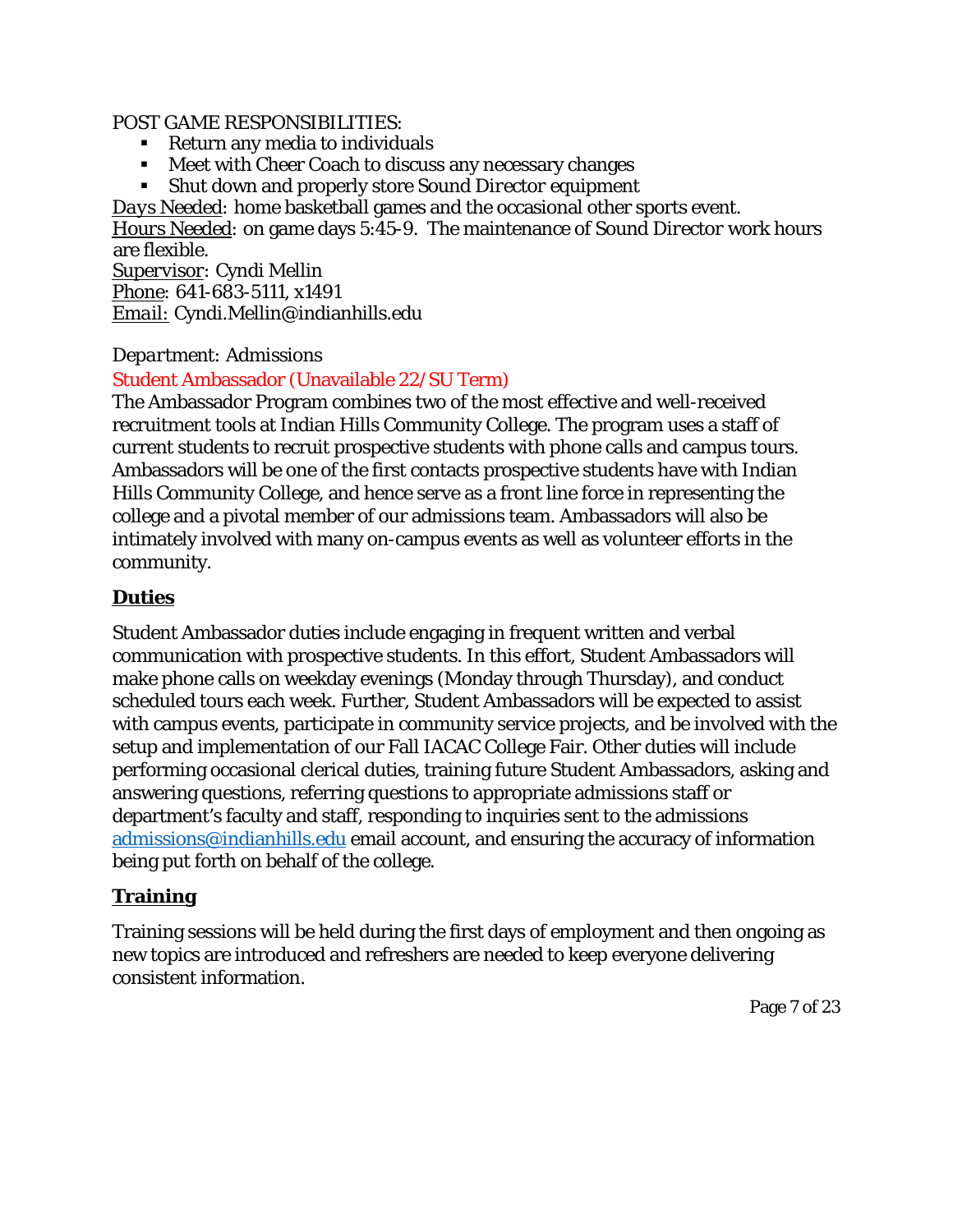# **Qualifications**

Students who are selected as Ambassadors must possess strong interpersonal skills, leadership qualities, a genuine interest in meeting new people, and a sense of school spirit and pride. Candidates should be prepared to become experts about Indian Hills' campus, programs, and history. Ambassadors will need to be prepared to answer questions about the application process, housing, financial aid, student organizations, and campus events, and student life. The ability to ask and answer questions clearly and to make prospective students feel comfortable is also an essential part of the position. A Student Ambassador should be able to give accurate information, be a team player, confident, respectful, enthusiastic, responsible, dedicated, punctual, and able to communicate with others. Ambassadors will have flexible work hours and be paid \$7.25/hour.

# **Applications**

Applications should be submitted to [admissions@indianhills.edu.](mailto:admissions@indianhills.edu) Candidates must be enrolled and be in good academic standing at Indian Hills with a GPA of 2.0 and above. Please contact Ranae Molkenthin, 641-683-5306, Ranae.Molkenthin@indianhills.edu

# *Department*: Marketing

<span id="page-7-0"></span>Student Blogger/Social Media Assistant (Unavailable 22/SU Term)

*Job Duties:* Write a blog "A day in the life of an Indian Hills Student" on a weekly basis. Submit that blog post to the Webmaster for review. Assist the Webmaster in creating and posting fun and unique content to the Indian Hills social media channels. *Qualifications/Special Skills:* Experience working in a CRM preferred. Experience working with websites and running professional social media channels preferred. Experience working with the Adobe Creative Suite required. *Days Needed:* Negotiable *Hours Needed:* Negotiable; Maximum of 20 hours per week *Supervisor:* Tori Henrichs *Phone:* 641-683-5102 *Email:* Tori.Henrichs@indianhills.edu

*Department*: Student Development

# <span id="page-7-1"></span>Student Activities Assistant (Unavailable 22/SU Term)

*Job Duties*: Help setup for everyday student activities, including setting events up before and after the activity, email/call to reserve spaces, food, or lodging, greet and work with outside activity entertainers, some clerical duties, recruit and engage fellow students to participate and attend events.

Page 8 of 23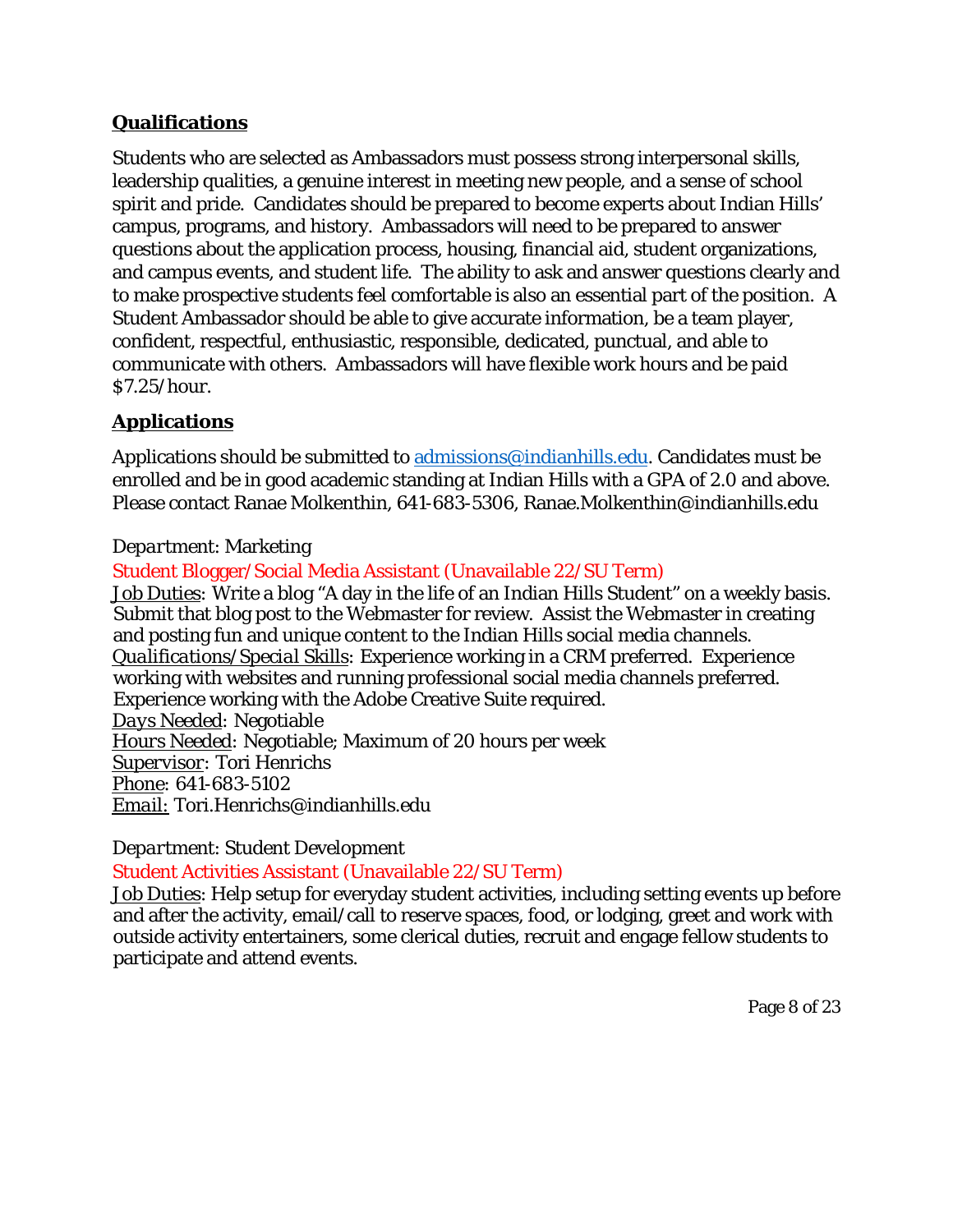*Qualifications/Special Skills*: Good communication skills, personable and outgoing, reliable, attention to details, good computer and typing skills.

*Days Needed*: Monday-Thursday, some nights and weekends

*Hours Needed*: 7:15 am-4:45 pm; or as needed. Maximum of 20 hours per week

*Supervisors*: Tammie Hartley/Alix McPherson

*Phone*: 641-683-5304 or 641-683-5155

*Email:* [Tammie.Hartley@indianhills.edu](mailto:Tammie.Hartley@indianhills.edu) or Alix.McPherson@indianhills.edu

### *Department*: Academic Success Center

<span id="page-8-0"></span>Success Center Receptionist/Computer Assistant (Unavailable 22/SU Term)

*Job Duties:* Job requires a friendly person with a good personality with the ability to greet and help people in many different ways in the Academic Success Center. Clerical duties including answering the telephone, front desk attendant for Acculite sign-in system in Academic Success Center, attendant in computer lab to assist students with general questions regarding the computers, mailings, filing, and other duties as assigned. Knowledge of IHCC MyHills and Microsoft Office applications is helpful. *Qualifications/Special Skills:* Good communication skills and good customer service skills. Knowledge of IHCC MyHills and Microsoft Office preferred. *Days Needed:* Monday-Thursday *Hours Needed:* 7:15 am-9:00 pm; Maximum of 20 hours per week *Supervisor:* Ruth Reynolds *Phone:* 641-683-5245 *Email:* Ruth.Reynolds@indianhills.edu

#### *Department*: Arts & Sciences

#### <span id="page-8-1"></span>Theater Assistant (Unavailable 22/SU Term)

*Job Duties:* Operate and maintain stage lights and perform other stagecraft-related jobs, such as: vacuum stage and clean dimmer filter unit; change lamps and focus stage lights; operate stage lights for school/community functions as assigned; construct sets; maintain "backstage" area.

*Qualifications/Special Skills:* Reliable, ability to perform stage-craft jobs. Preferably a student active in the arts.

*Days Needed:* Monday-Thursday

*Hours Needed:* 6 hours, 7:15 am-4:45 pm; Maximum of 20 hours per week

*Supervisor:* Jennifer Boyenga

*Phone:* 641-683-5111, x1812

<span id="page-8-2"></span>*Email:* Jennifer.Boyenga@indianhills.edu

# BUILDING, GROUNDS, & LANDSCAPE ASSISTANT POSITIONS-

#### *Department*: Building & Grounds

Page 9 of 23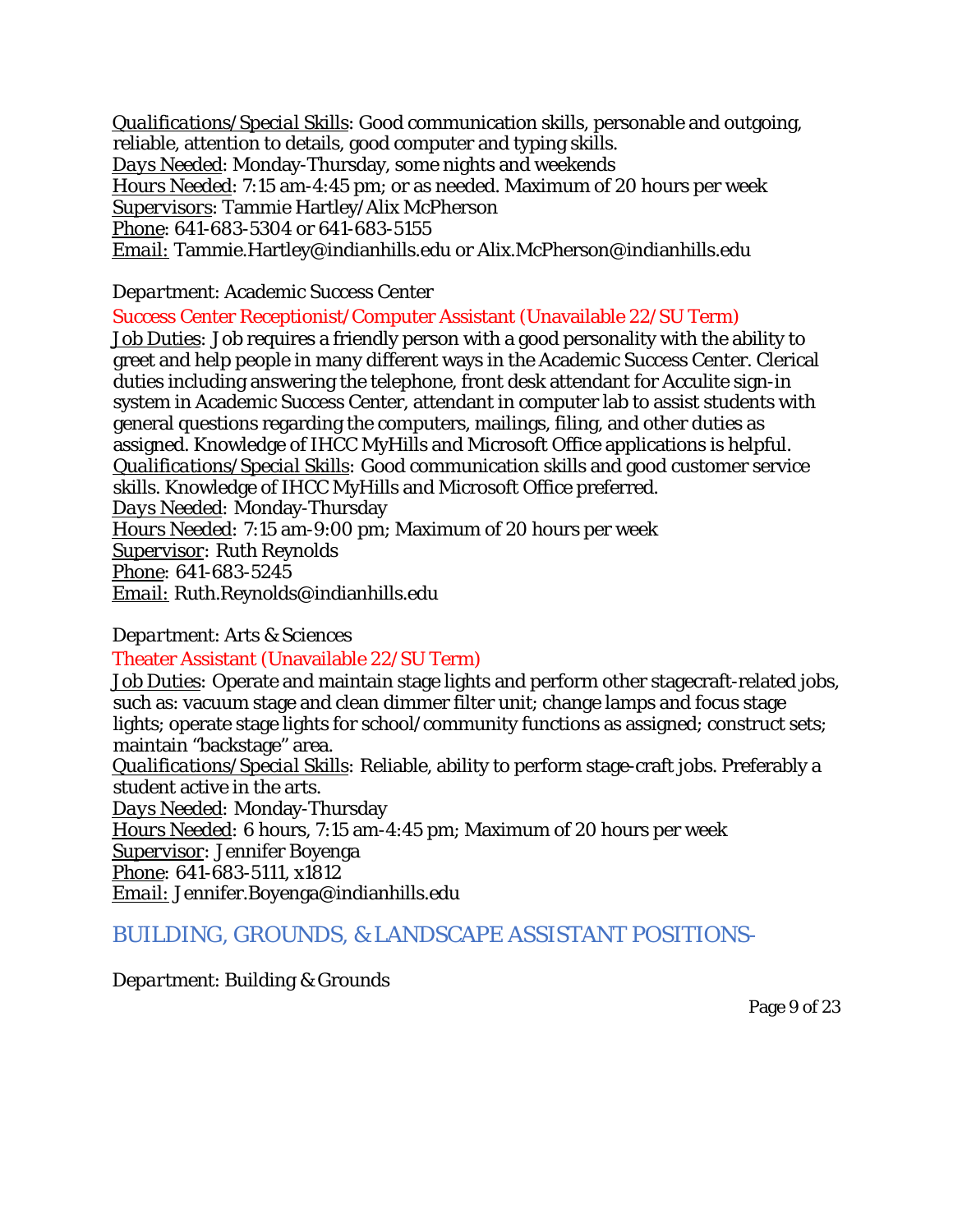#### <span id="page-9-0"></span>Building Custodial Assistant (Unavailable 22/SU Term)

*Job Duties:* Duties include: sweeping, wet-mopping floors, wash windows, vacuum, wash table tops, and other duties as assigned. *Qualifications/Special Skills:* No specific qualifications/skills required. *Days Needed:* Monday-Thursday *Hours Needed:* 9:00 pm-1:00 am; Maximum of 20 hours per week *Supervisor:* Dave Peterson *Phone:* 641-777-9613 or 641-683-5139 *Email:* [David.Peterson@indianhills.edu](mailto:David.Peterson@indianhills.edu)

*Department*: Building & Grounds

<span id="page-9-1"></span>Building Custodial Assistant-After Basketball Games (Unavailable 22/SU Term) *Job Duties:* Duties include: Cleaning the Hellyer building after basketball games sweeping, vacuuming, empty trash, and other duties as assigned. *Qualifications/Special Skills:* No specific qualifications/skills required. *Days Needed:* Friday and Saturday *Hours Needed:* 9:00 pm-1:00 am; Maximum of 20 hours per week *Supervisor:* Dave Peterson *Phone:* 641-777-9613 or 641-683-5139 *Email:* [David.Peterson@indianhills.edu](mailto:David.Peterson@indianhills.edu)

*Department*: Physical Facilities

<span id="page-9-2"></span>Fleet Detailing Assistant (Unavailable 22/SU Term) *Job Duties*: Cleaning and detailing college owned vehicles. *Qualifications/Special Skills*: Reliable, ability to work independently *Days Needed*: Monday-Thursday *Hours Needed*: 6:30 am-4:00 pm; Maximum of 20 hours per week *Supervisor*: John Allison *Phone:* 641-683-5139 *Email:* John.Allison@indianhills.edu

*Department*: Building & Grounds

<span id="page-9-3"></span>Grounds Assistant – Building & Grounds (Unavailable 22/SU Term) *Job Duties:* This position consists of keeping grounds free of litter, removing damaged trees, trimming, mowing, and planting. *Qualifications/Special Skills:* Ability to perform outdoor labor. *Days Needed:* Monday-Thursday *Hours Needed:* 7:15 am-4:45 pm; Maximum of 20 hours per week *Supervisor:* Clayton Winn *Email:* [Clay.Winn@indianhills.edu](mailto:Clay.Winn@indianhills.edu)

Page 10 of 23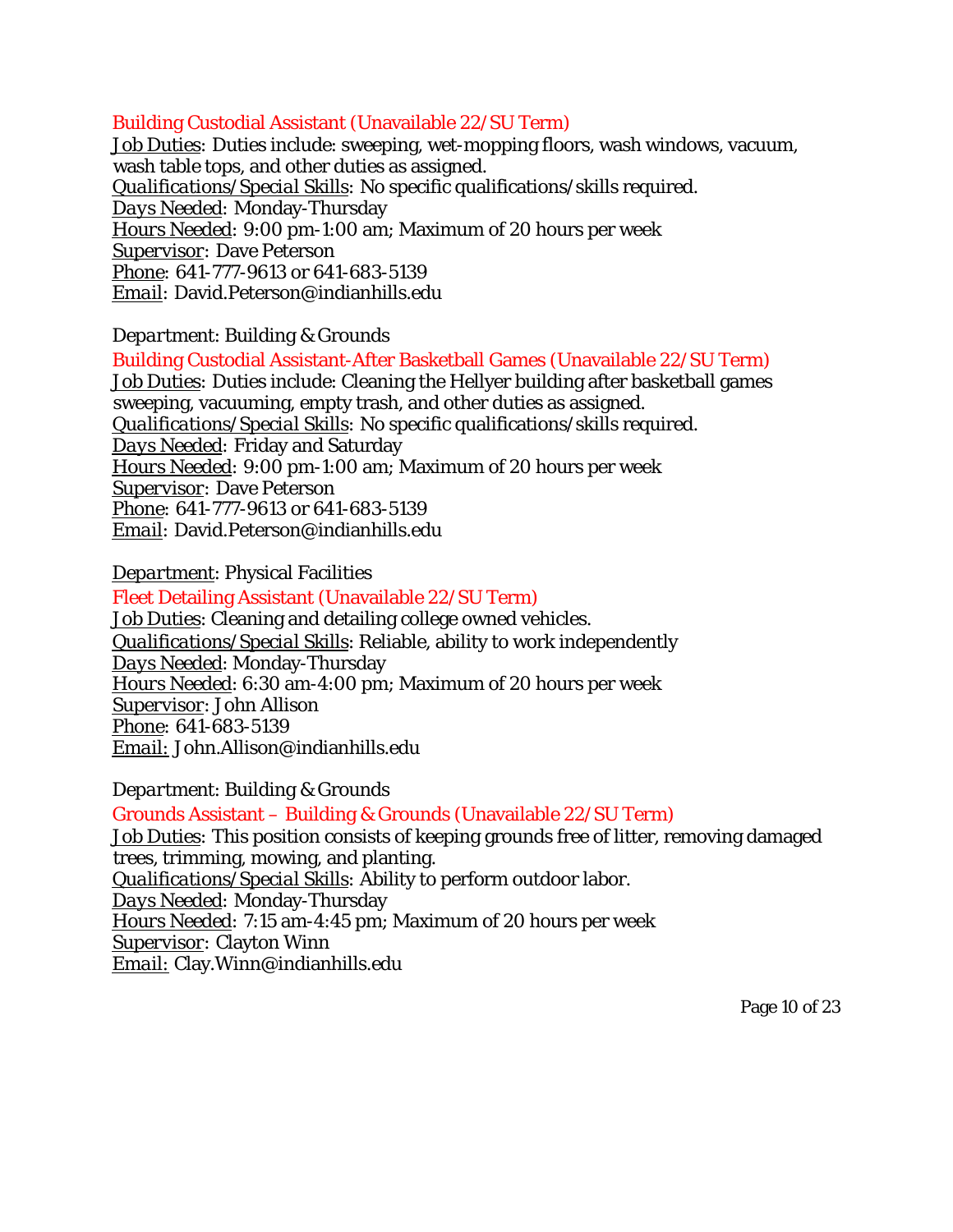*Department*: Advanced Technology

<span id="page-10-0"></span>Landscape Assistant – Athletic Fields (Unavailable 22/SU Term) *Job Duties:* Duties include: mowing, raking, digging, watering, and other duties as assigned related to maintenance of the IHCC Soccer and Softball fields. *Qualifications/Special Skills:* Preferably landscape and turf grass major student. *Days Needed:* Monday-Thursday *Hours Needed:* 7:15 am-4:45 pm; Maximum of 20 hours per week *Supervisor:* Matthew Lash *Phone*: 319-431-7687 *Email:* Matthew.Lash@indianhills.edu

*Department*: Advanced Technology

<span id="page-10-1"></span>Landscape and Turf grass Assistant (Unavailable 22/SU Term) *Job Duties:* Duties include: assisting in lab setup, mowing, raking, watering, and monitoring plants in greenhouse, and other duties as assigned related to the Landscape and Turf grass Technology labs. *Qualifications/Special Skills:* Preferably landscape and turf grass major student. *Days Needed:* Monday-Thursday *Hours Needed:* 7:15 am-4:45 pm; Maximum of 20 hours per week *Supervisor:* Matthew Lash *Phone*: 319-431-7687 *Email:* Matthew.Lash@indianhills.edu

# <span id="page-10-2"></span>ATHLETICS POSITIONS-

<span id="page-10-3"></span>*Department*: Athletics Athletic Aide (Volleyball) (Unavailable 22/SU Term) *Job Duties:* Completes team laundry daily, makes sure all gear is ready to go (balls are inflated, tape on floor, etc.), willing to do other tasks that may come up. *Qualifications/Special Skills:* Knows how to separate lights and darks in laundry. *Days Needed:* Monday-Friday *Hours Needed:* 10-15 hours per week *Supervisor:* Sarah Ryder *Phone*: 319-538-2176 (mobile)

*Email:* Sarah.Ryder@indianhills.edu

*Department*: Athletics

<span id="page-10-4"></span>Athletic Department Assistant (Unavailable 22/SU Term)

*Job Duties*: Must be able to work independently or with a group, work with the public and be dependable. Perform check-in/equipment duties in the Hellyer Student Life

Page 11 of 23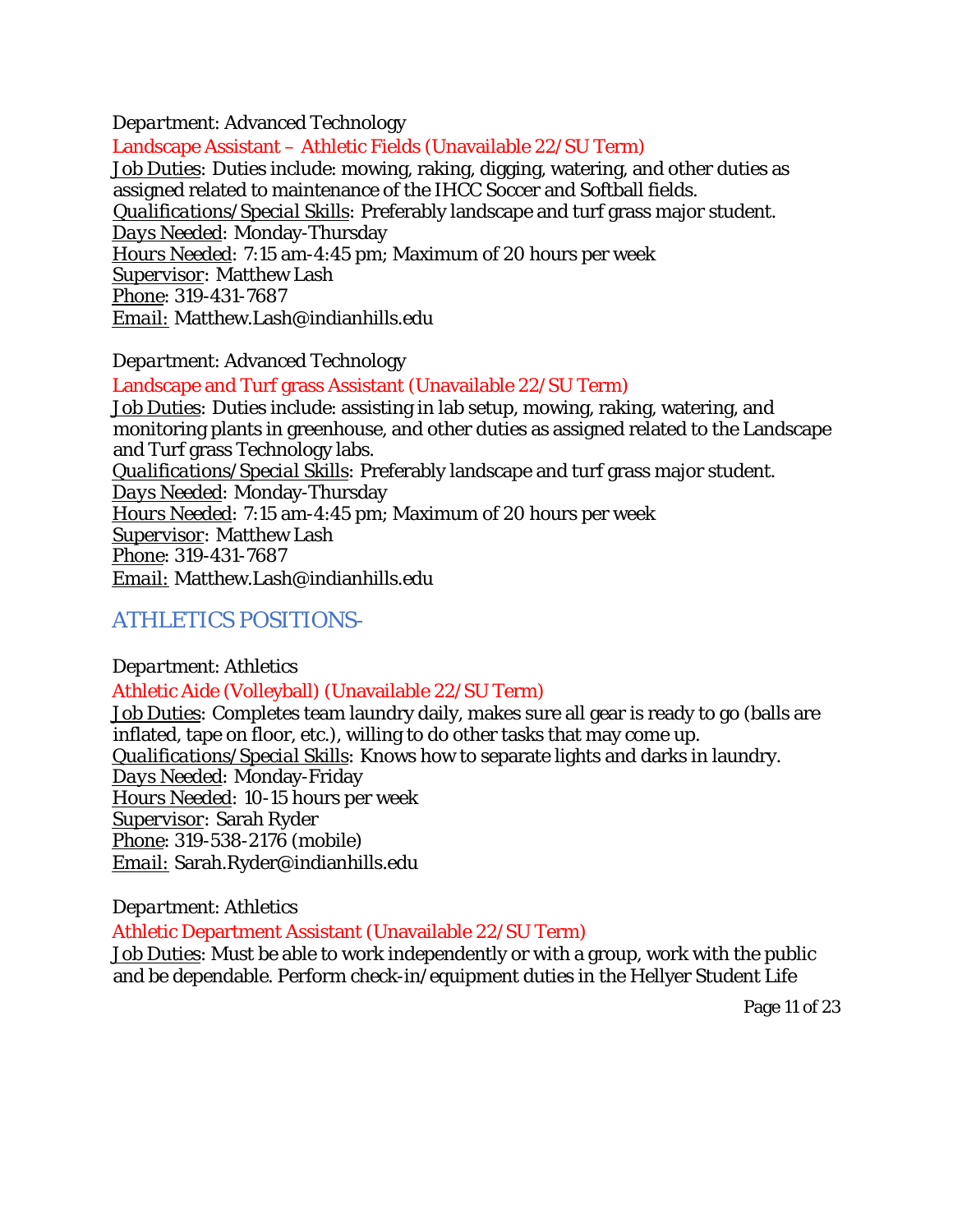Center and Tom Arnold Net Center, including: check IDs of users; check out equipment; supervise equipment room and light cleaning of building. Assists with operation of home athletics events, indoor and outdoor, including soccer, volleyball, basketball and softball. Assists with posting event information in local news outlets. Assists with operations within the Athletic Training Room. Conducts opening and closing procedures for the facility. Communicate effectively with and complete tasks assigned by the Building Manager/Supervisor on duty.

*Qualifications/Special Skills*:

Currently enrolled IHCC student Punctuality and reliability. Commitment to excellent customer/client service. Ability to organize and work independently. Attention to detail. Flexibility and ability to think creatively. Team oriented ideals, willingness to work hard, and a desire to learn Must be able to lift 20-50 pounds. *Days Needed*: Monday – Sunday *Hours Needed*: 7:15am – 10:00pm; maximum of 10 hours per week *Supervisor*: Peyton Bakalar *Phone*: 641-683-5243 *Email*: Peyton.Bakalar@indianhills.edu

## *Department*: Athletics

# <span id="page-11-0"></span>Cross Country/Track and Field Manager (Unavailable 22/SU Term)

*Job Duties*: Must be willing to work independently or with a group and be willing to work mornings and/or evenings. Must have the ability to travel to and from practices; assist in supervising team; help hand out, collect and wash team uniforms; organize and set up/tear down for team practices; assist in training room operations (i.e. ice baths); use Microsoft Word/Excel to print/scan team documents *Qualifications/Special Skills*:

Currently enrolled IHCC student Punctuality, responsibility, and dependability Ability to follow directions and communicate with coaching staff Ability to organize and work independently Attention to detail Willingness to work hard and learn Must be able to lift 20-50 lbs Must be proficient in Microsoft Word, Excel Ability to use printer/scanner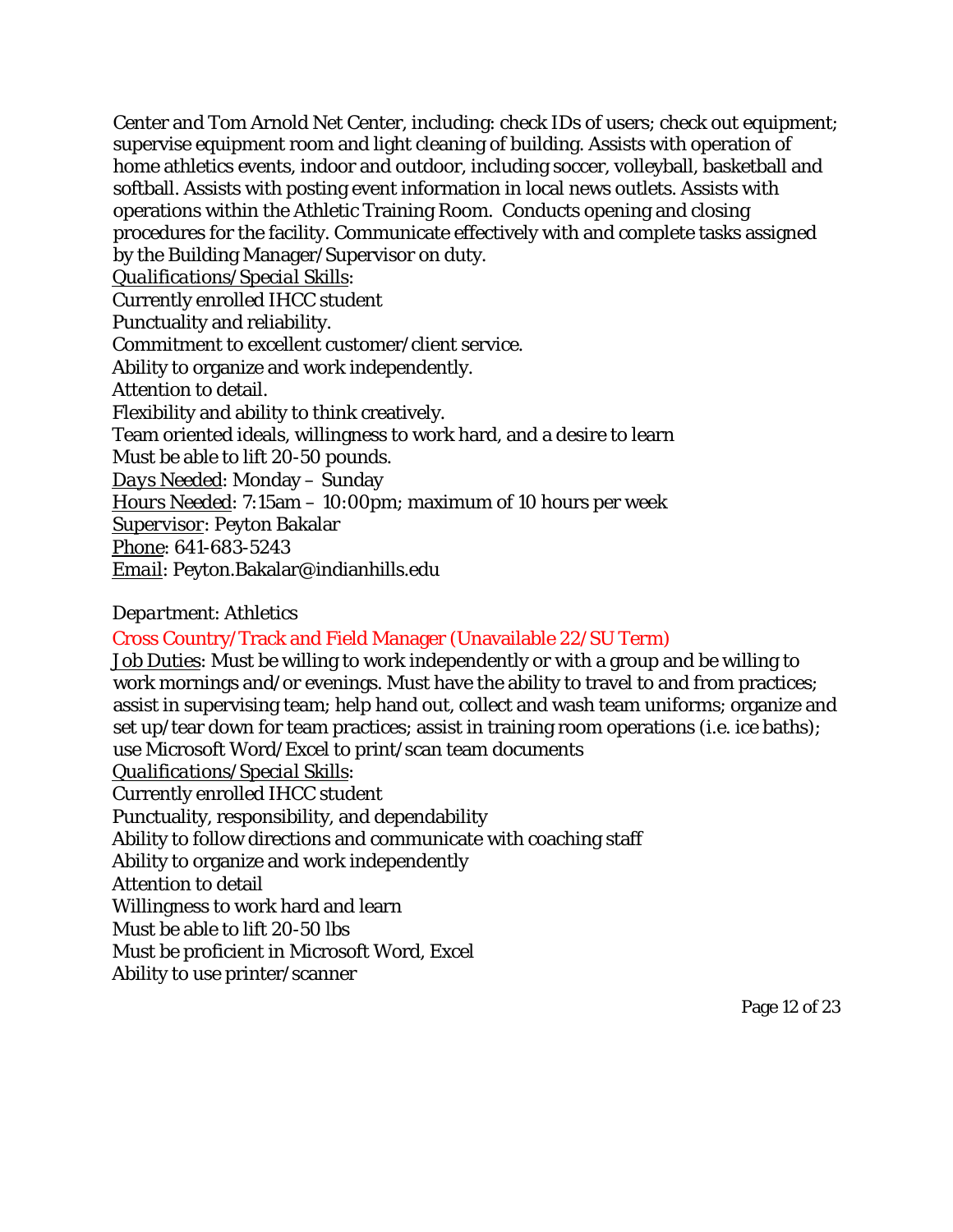*Days Needed*: Monday-Saturday, as needed depending on practice/workout schedule *Hours Needed*: 6 AM-7PM, as needed depending on practice/workout schedule Work with coaching staff to make a weekly schedule that does not exceed 20 hours per week

*Supervisor*: Brent Ewing *Phone*: 641-895-1095 or 641-683-5111, x1489 *Email*: Brent.Ewing@indianhills.edu

## *Department*: Student Services

#### <span id="page-12-0"></span>Intramural Sports Official (Unavailable 22/SU Term)

*Job Duties:* Intramural Sports Officials are responsible for providing an atmosphere of fun in a competitive and safe environment. Officials must be able to implement Intramural Sports policies and playing rules in order to maintain an appropriate level of control, fairness, and safety. They should maintain a positive attitude and should always be striving to improve their officiating skills. Will be required to officiate intramural contests, assist with pre and post activity logistics, assist with preparation and inspection of the activity site, understand emergency/evacuation procedures, provide positive public relations/program promotion/policy education to participants, verify participant eligibility, attend all officials training clinics, and provide a friendly customer service oriented environment. Intramural activities include: softball, flag football, kickball, soccer, volleyball, and basketball. Additional opportunities with individual, dual and one-day tournaments are available.

#### *Qualifications/Special Skills:*

Currently enrolled IHCC student.

Interest in/knowledge of game rules.

Ability to work with minimal supervision and respond assertively when required.

Training clinics provided.

Punctuality and reliability.

Possess a pleasant, enthusiastic, professional personality.

*Days Needed:* Monday – Sunday

*Hours Needed:* 7:15 am – 10 pm; maximum of 10 hours per week

*Supervisor:* Chloe Davis

*Email:* Chloe.Davis@indianhills.edu

# *Department*: Student Services

# <span id="page-12-1"></span>Intramural Sports Supervisor (Unavailable 22/SU Term)

*Job Duties:* Intramural Sports Supervisor is responsible for overseeing intramural contests, individual/dual sports, weekend and one-day tournaments/meets. Will assist with officials' clinics, distribution and return of contest equipment. Keep status information on officials, supply score sheets and monitor their completion. Help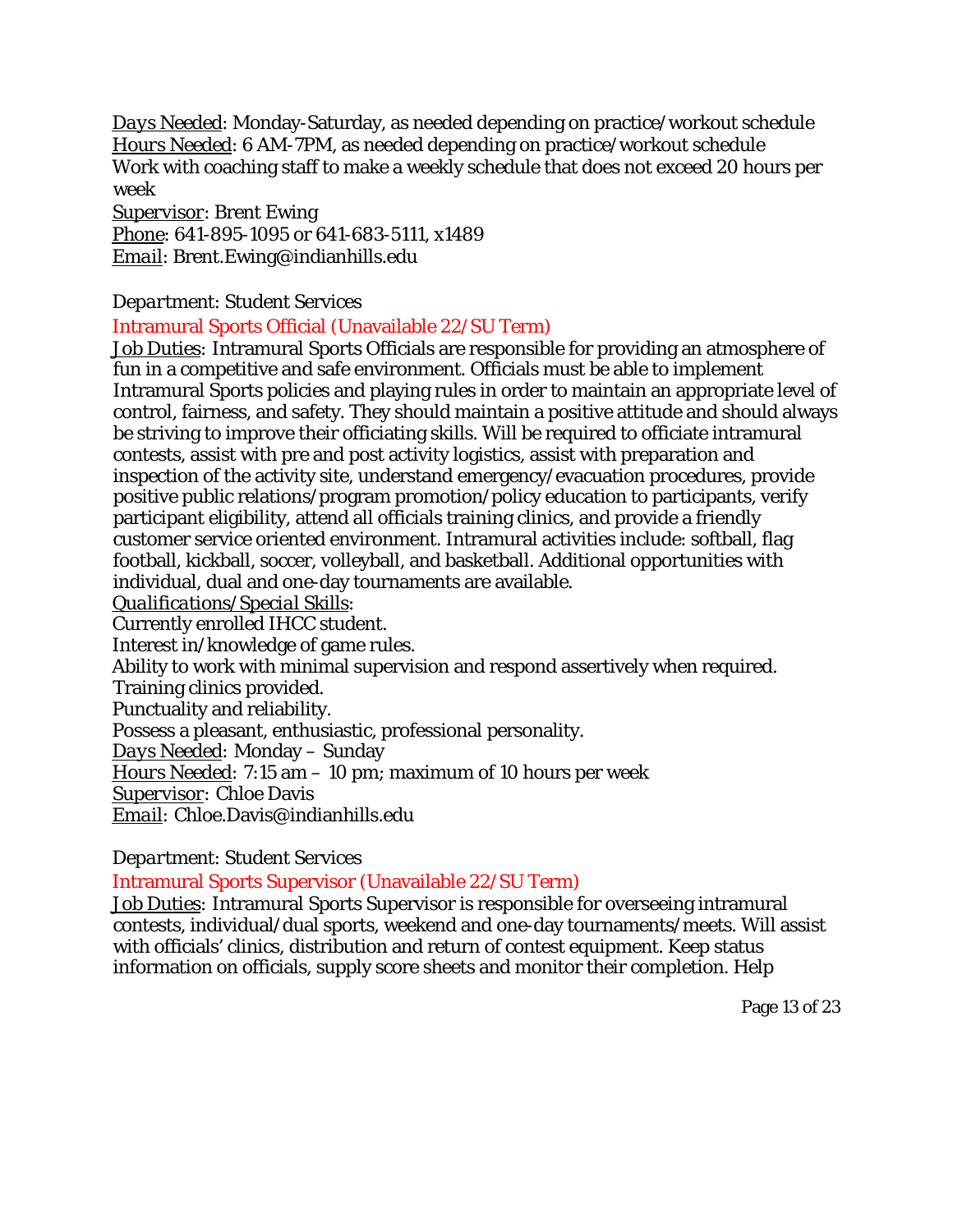determine league qualifiers for post- season tournament, attend post-season report session, distribute promotional material and attend managers'/officials' meeting. Assist with officiating as needed. *Qualifications/Special Skills:*  Currently enrolled IHCC student. Knowledge of all team sport mechanics/rules. One year experience officiating intramural sports. Punctuality and reliability. Possess a pleasant, enthusiastic, professional personality. Capable of directing own work. Have current **CPR** and **First Aid certifications.** *Days Needed:* Monday – Sunday *Hours Needed:* 7:15 am – 10 pm; maximum of 20 hours per week *Supervisor:* Chloe Davis *Email:* Chloe.Davis@indianhills.edu

# <span id="page-13-0"></span>CAFETERIA SERVICEPERSON POSITIONS-

## *Department*: Culinary Arts

<span id="page-13-1"></span>Cafeteria Serviceperson – ATC Warrior Junction (Unavailable 22/SU Term) *Job Duties:* Perform various food service related tasks such as: prepare basic food items; serve food; operate/clean/maintain equipment; clean dining room/kitchen area; validate student meal cards; replenish serving line as necessary; must work well with public. NO PREVIOUS RESTAURANT EXPERIENCE NEEDED. *Qualifications/Special Skills:* Preferably culinary art major student. Must work well with the public. *Days Needed:* Monday-Thursday *Hours Needed:* 6:00 am-1:30 pm; Maximum of 20 hours per week *Supervisor:* Alan Shelley *Phone:* 641-683-5229 *Email:* Alan.Shelley@indianhills.edu

#### *Department*: Culinary Arts

<span id="page-13-2"></span>Cafeteria Serviceperson – North Campus Cafeteria (Unavailable 22/SU Term)

*Job Duties:* Perform various food service related tasks such as: prepare basic food items; serve food; operate/clean/maintain equipment; clean dining room/kitchen area; validate student meal cards; replenish serving line as necessary; must work well with public. NO PREVIOUS RESTAURANT EXPERIENCE NEEDED.

*Qualifications/Special Skills:* Preferably culinary art major student. Must work well with the public.

Page 14 of 23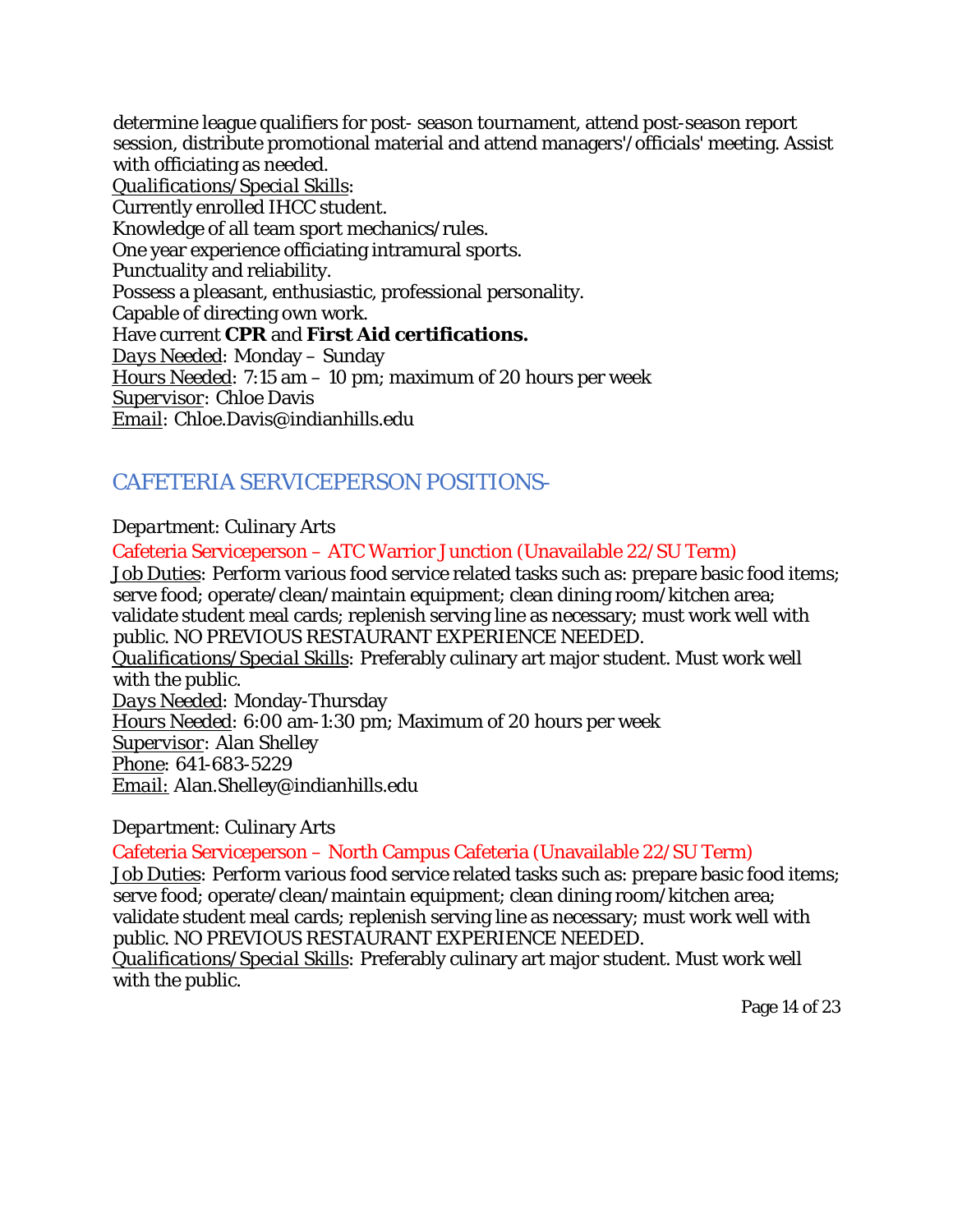*Days Needed:* Monday-Thursday *Hours Needed:* 6:00 am-1:30 pm; Maximum of 20 hours per week *Supervisor:* Stacey Doree *Phone:* 641-683-4269 *Email:* Stacey.Doree@indianhills.edu

#### *Department*: Culinary Arts

<span id="page-14-0"></span>Cafeteria Serviceperson – The Hills Diner (Unavailable 22/SU Term)

*Job Duties:* Perform various food service related tasks such as: prepare basic food items; serve food; operate/clean/maintain equipment; clean dining room/kitchen area; validate student meal cards; replenish serving line as necessary; must work well with public. NO PREVIOUS RESTAURANT EXPERIENCE NEEDED. *Qualifications/Special Skills:* Must work well with the public. *Days Needed:* Every evening (Monday-Thursday); weekend hours available. *Hours Needed:* Maximum of 20 hours per week *Supervisor:* Diane Erwin *Phone:* 641-683-5195 *Email:* Diane.Erwin@indianhills.edu

# <span id="page-14-1"></span>CLERICAL ASSISTANT POSITIONS-

## *Department*: Continuing Education and Workforce Solutions

## <span id="page-14-2"></span>Clerical Assistant (Unavailable 22/SU Term)

*Job Duties:* Filing, copying, preparing instructor and student materials, setting up rooms, mailings, typing, other clerical duties as assigned

*Qualifications/Special Skills:* Good people skills, reliable, independent, attention to detail.

*Days Needed:* M, T, W, Th (flexible on the days, but do want it to be consistent) *Hours Needed:* 8-hours per week, prefer at least 2-hour blocks, Maximum of 20 hours per week

*Supervisor:* Lori Reeves

*Phone:* 641-683-5337

*Email:* [Lori.Reeves@indianhills.edu](mailto:Lori.Reeves@indianhills.edu)

*Department*: Health Sciences

<span id="page-14-3"></span>Dental Hygiene Receptionist (Unavailable 22/SU Term)

*Job Duties:* Make appointments with patients, greet patients, answer the phone, utilize the Dental Clinic scheduling software, etc.

*Qualifications/Special Skills:* Reliable, good communication skills, ability to work independently.

Page 15 of 23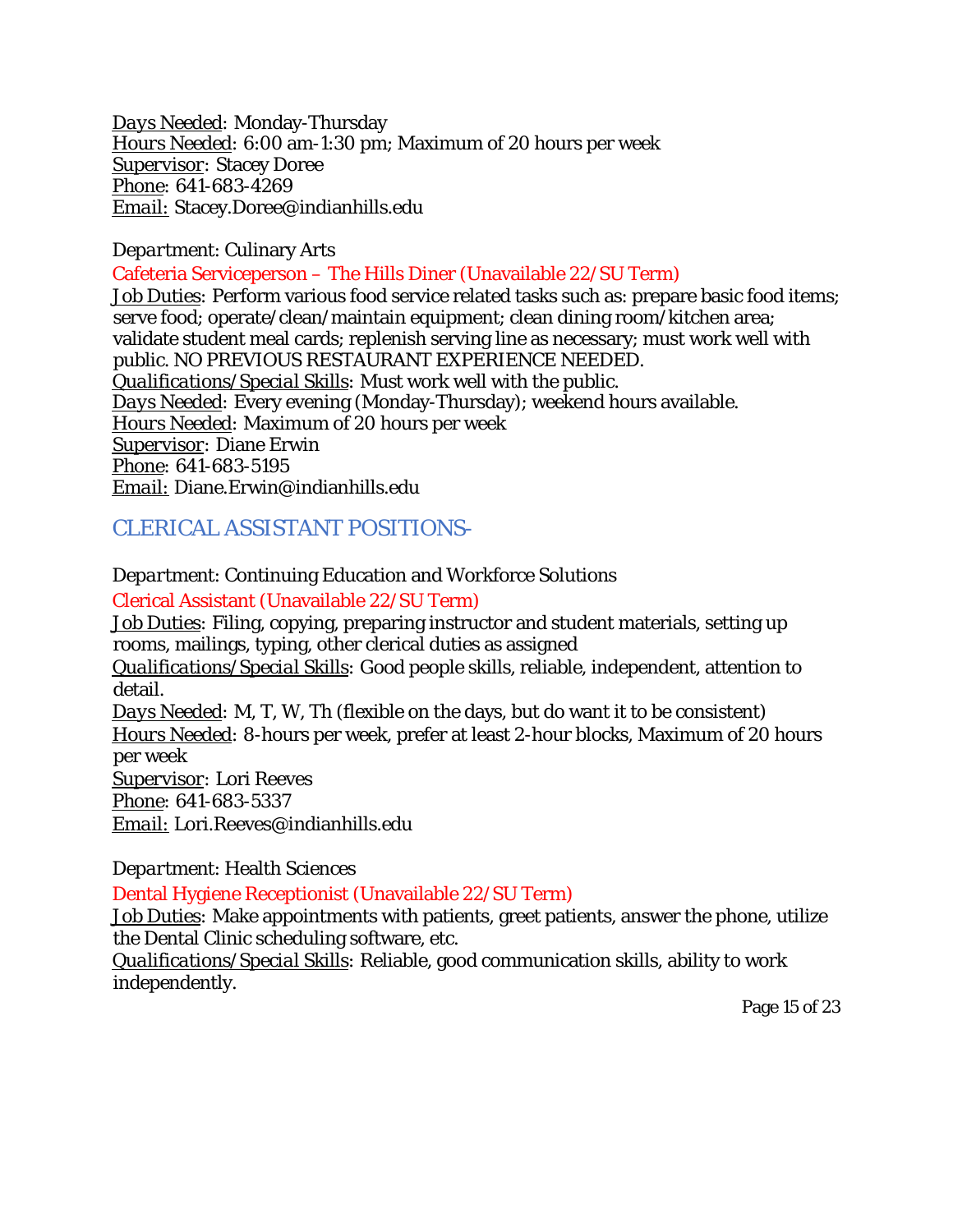*Days Needed:* M W 1:00 pm -5:00 pm *Hours Needed:* Maximum of 20 hours per week *Supervisor:* Jody Williams *Phone:* 641-683-5120 *Email:* Jody.Williams@indianhills.edu

<span id="page-15-0"></span>*Department*: Educational Opportunity Center Educational Opportunity Center Clerical Assistant (Unavailable 22/SU Term) *Job Duties:* Welcome students/parents, answer phones, make appointments, filing, and other clerical duties as assigned. *Qualifications/Special Skills:* Good people skills, reliable, independent, attention to detail. *Days Needed:* Monday-Thursday *Hours Needed:* 7:15 am-4:45 pm; Maximum of 20 hours per week *Supervisor:* Jessica Chickering *Phone:* 641-683-5133 *Email:* Jessica.Chickering@indianhills.edu

*Department*: Student Support Services

<span id="page-15-1"></span>Student Support Services Clerical Assistant (Unavailable 22/SU Term)

*Job Duties:* Job requires a friendly person with a good personality with the ability to greet and help people in many different ways in the Trio Offices. Clerical duties including answering the telephone, completing registrations for Academic Success Center offerings, mailings, filing, and other duties as assigned. Knowledge of IHCC MyHills and Microsoft Office applications is helpful.

*Qualifications/Special Skills:* Good communication skills and good customer service skills. Knowledge of IHCC MyHills and Microsoft Office preferred.

*Days Needed:* Monday-Thursday

*Hours Needed:* 7:15 am-4:45 pm; Maximum of 20 hours per week

*Supervisor:* Jessica Chickering

*Phone:* 641-683-5133

*Email:* Jessica.Chickering@indianhills.edu

# <span id="page-15-2"></span>LAB ASSISTANT POSITIONS-

*Department*: Automotive Tech

<span id="page-15-3"></span>Automotive Tech Lab Assistant (Unavailable 22/SU Term)

*Job Duties:* Cleaning and organization of our new lab and tool room areas. Employee may also assist with class preparation consisting of workstation set up and disassembly.

Page 16 of 23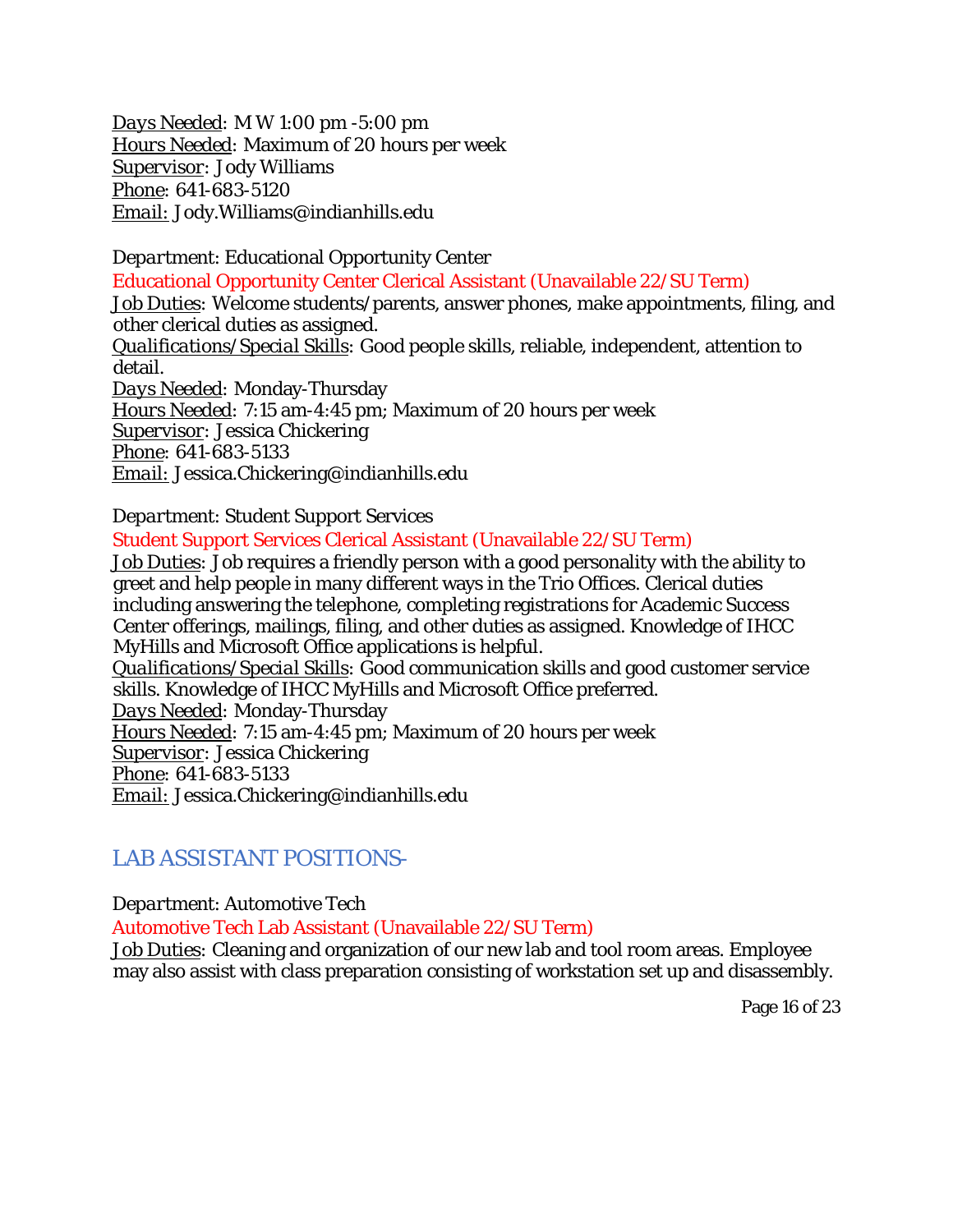*Qualifications/Special Skills:* Automotive parts and shop layout knowledge is required. *Days Needed:* 2 per week *Hours Needed:* 10-20 per week; Maximum of 20 hours per week *Supervisor:* Andy Summers *Phone:* 641-683-5111, x1745 *Email:* Andy.Summers@indianhills.edu

<span id="page-16-0"></span>*Department*: Advanced Technology Center Aviation Maintenance Lab Assistant – North Campus (Unavailable 22/SU Term) *Job Duties:* Duties will vary depending upon Department. *Qualifications/Special Skills:* Preferably aviation maintenance major student. *Days Needed:* Monday-Thursday *Hours Needed:* 7:15 am-4:45 pm; Maximum of 20 hours per week *Supervisor:* Dan Brauhn *Phone:* 641-683-4255 *Email:* Richard.BrauhnII@indianhills.edu

<span id="page-16-1"></span>*Department*: Advanced Technology Center Avionics Lab Assistant – North Campus (Unavailable 22/SU Term) *Job Duties:* Duties will vary depending upon Department. *Qualifications/Special Skills:* Preferably avionics major student. *Days Needed:* Monday-Thursday *Hours Needed:* 7:15 am-4:45 pm; Maximum of 20 hours per week *Supervisor:* Dan Brauhn *Phone:* 641-683-4255 *Email:* Richard.BrauhnII@indianhills.edu

<span id="page-16-2"></span>*Department*: Advanced Technology Center Electronics Lab Assistant (Unavailable 22/SU Term) *Job Duties:* Duties will vary depending upon Department. *Qualifications/Special Skills:* Preferably electronics engineering major student. *Days Needed:* Monday-Thursday *Hours Needed:* 7:15 am-4:45 pm; Maximum of 20 hours per week *Supervisor:* Seth Richmond *Phone:* 641-683-5111, x1750 *Email:* Seth.Richmond@indianhills.edu

<span id="page-16-3"></span>*Department*: Advanced Technology Center Industrial Maintenance Lab Assistant (Unavailable 22/SU Term) *Job Duties:* Duties will vary depending upon Department.

Page 17 of 23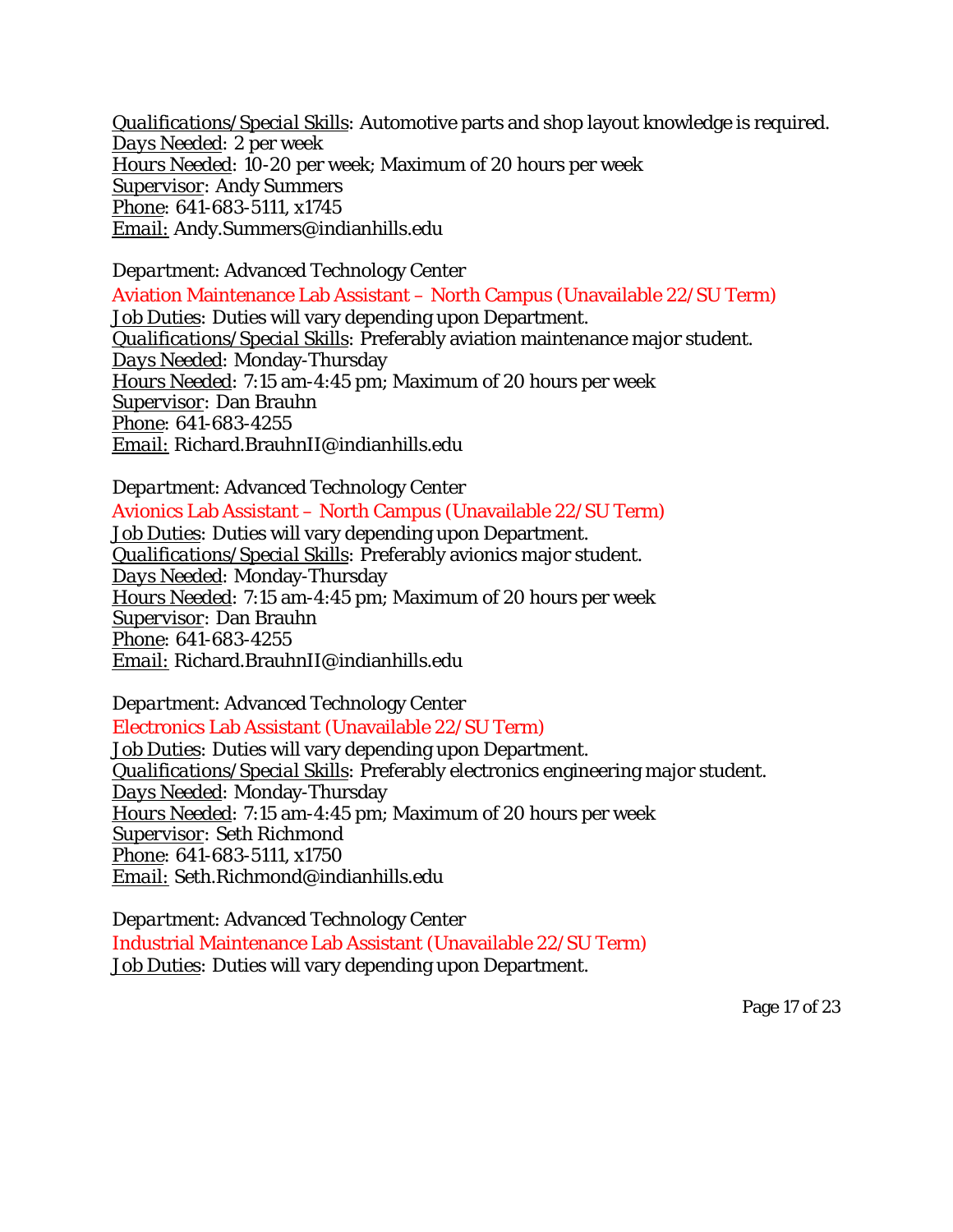*Qualifications/Special Skills:* Preferably industrial maintenance major student. *Days Needed:* Monday-Thursday *Hours Needed:* 7:15 am-4:45 pm; Maximum of 20 hours per week *Supervisor:* Martin Blomme *Phone:* 641-683-5291 *Email:* Martin.Blomme@indianhills.edu

*Department*: Advanced Technology Center

<span id="page-17-0"></span>Lab Tech– North Campus (Unavailable 22/SU Term)

*Job Duties*: This student will be responsible for maintaining the organization and cleanliness of all the labs housed out at the North Campus. Programs include: Aviation Maintenance, Commercial Truck Driving, Diesel, and Welding. In addition, the student may assist with laboratory preparation for future courses. The student will report to the North Campus Program Director for department scheduling. *Qualifications/Special Skills*: Reliable, independent, attention to detail. *Days Needed*: Monday – Thursday *Hours Needed*: 7:15 am – 4:45 pm; Maximum of 20 hours per week

*Supervisor*: Kimberly Dreaden

*Phone*: 641-683-5111, x1738

*Email*: Kimberly.Dreaden@indianhills.edu

<span id="page-17-1"></span>*Department*: Advanced Technology Center Laser Lab Assistant (Unavailable 22/SU Term) *Job Duties:* Duties will vary depending upon Department. *Qualifications/Special Skills:* Preferably laser/electro-optics major student. *Days Needed:* Monday-Thursday *Hours Needed:* 7:15 am-4:45 pm; Maximum of 20 hours per week *Supervisor:* Michael Shay *Phone:* 641-683-5111, x1765 *Email:* Michael.Shay@indianhills.edu

<span id="page-17-2"></span>*Department*: Advanced Technology Center Machine Tech Lab Assistant (Unavailable 22/SU Term) *Job Duties:* Duties will vary depending upon Department. *Qualifications/Special Skills:* Preferably machine tech major student. *Days Needed:* Monday-Thursday *Hours Needed:* 7:15 am-4:45 pm; Maximum of 20 hours per week *Supervisor:* Jeff Long *Phone:* 641-683-5111, x1763 *Email:* Jeff.Long@indianhills.edu

Page 18 of 23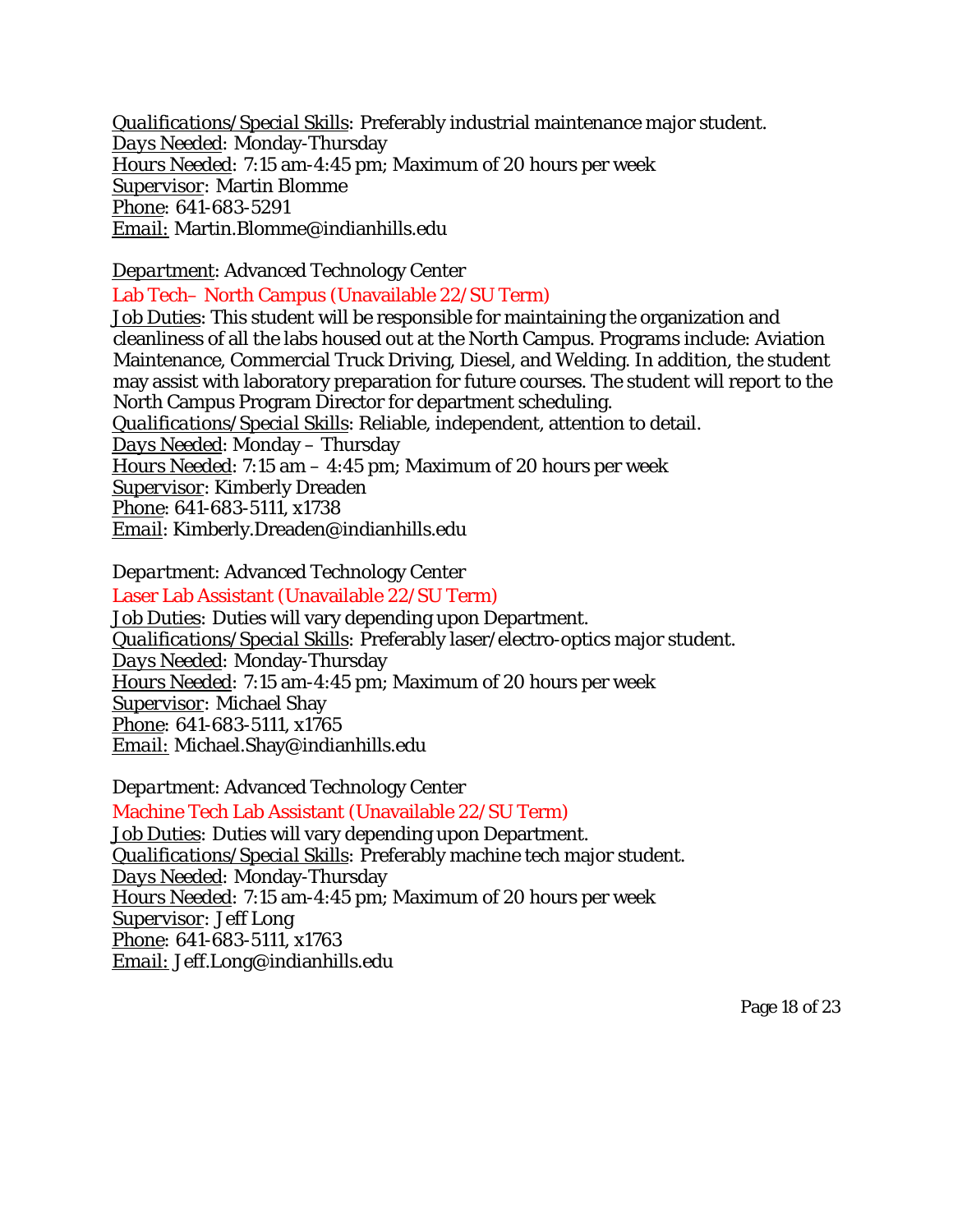<span id="page-18-0"></span>*Department*: Advanced Technology Center Renewable Energy Lab Assistant (Unavailable 22/SU Term) *Job Duties:* Duties will vary depending upon Department. *Qualifications/Special Skills:* Preferably renewable energy major student. *Days Needed:* Monday-Thursday *Hours Needed:* 7:15 am-4:45 pm; Maximum of 20 hours per week *Supervisor:* J P Jones *Phone:* 641-683-4241 *Email:* John-Paul.Jones@indianhills.edu

*Department*: Advanced Technology Center

<span id="page-18-1"></span>Robotics Lab Assistant (Unavailable 22/SU Term) *Job Duties:* Duties will vary depending upon Department. *Qualifications/Special Skills:* Preferably robotics major student. *Days Needed:* Monday-Thursday *Hours Needed:* 7:15 am-4:45 pm; Maximum of 20 hours per week *Supervisor:* Jacob Ridge *Phone:* 641-683-5111, x1754 *Email:* [Jacob.Ridge@indianhills.edu](mailto:Jacob.Ridge@indianhills.edu)

<span id="page-18-2"></span>*Department*: Advanced Technology Center Welding Lab Assistant – North Campus (Unavailable 22/SU Term) *Job Duties:* Duties will vary depending upon Department. *Qualifications/Special Skills:* Preferably welding major student. *Days Needed:* Monday-Thursday *Hours Needed:* 7:15 am-4:45 pm; Maximum of 20 hours per week *Supervisors:* John Hopwood/Rick Guffey *Phone:* 641-683-4268 or 641-683-4272 *Email:* [John.Hopwood@indianhills.edu](mailto:John.Hopwood@indianhills.edu) or Rick.Guffey@indianhills.edu

# <span id="page-18-3"></span>STUDENT TUTORS-

<span id="page-18-4"></span>*Department*: Academic Support Services / Success Center Student Tutor (Unavailable 22/SU Term)

*Job Duties:*

- Keeps regular (at least bi-weekly) contact with Director and Success Center
- Accepts requests for tutoring by other students and sets up appointments with student clients
- Establishes Time, Date, and Place for first appointment with student client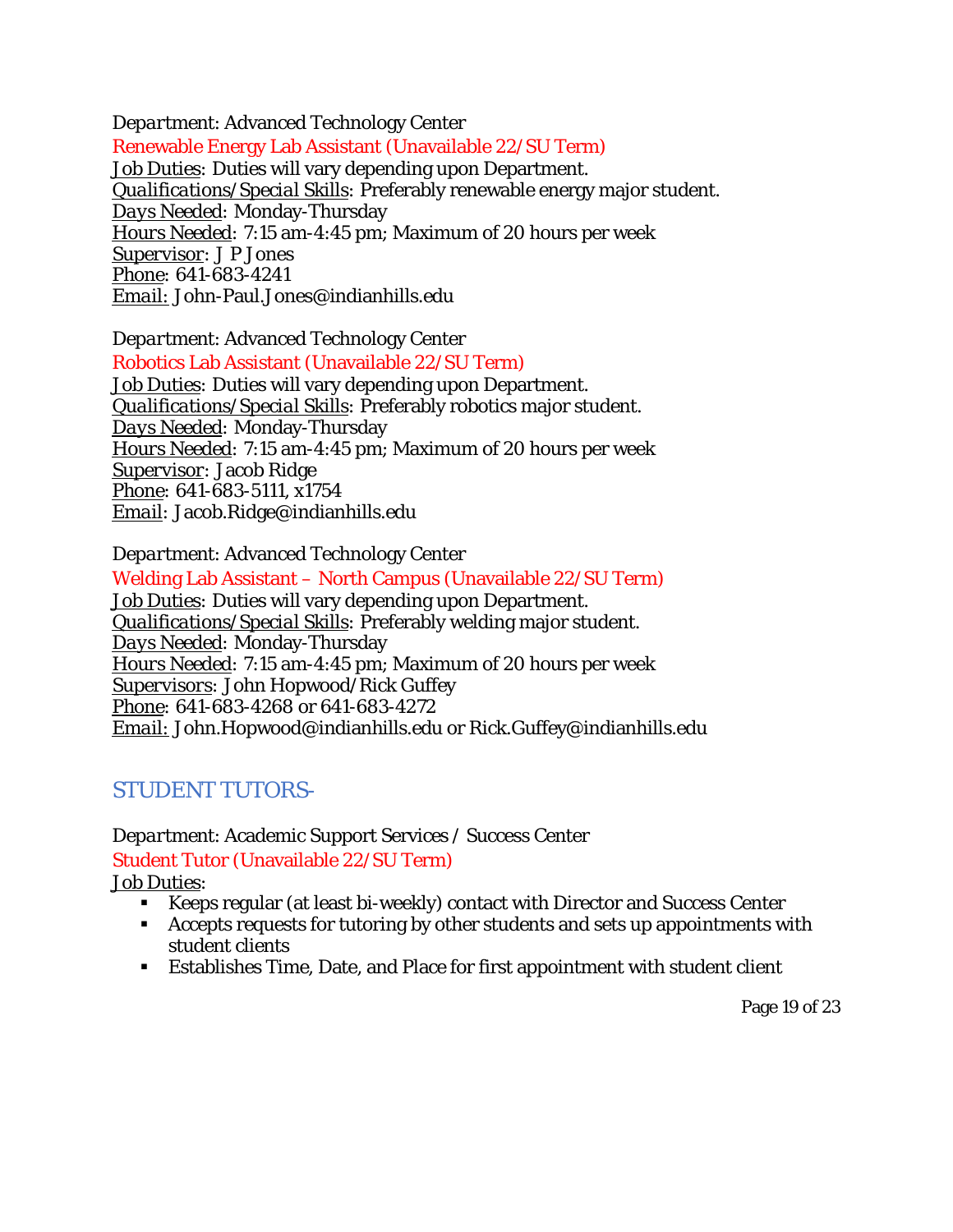- Does NOT Tutor more than two hours, for the same person, in a single session
- Takes a fifteen minute break after four hours of tutoring
- Models effective learning and strategies for academic success
- Ensures that Contact Sheets are brought to every session and signed by clients
- **Transfers Contact Hours to Web Advisor with accuracy**
- Honors the Payroll schedule and turns in Contact Sheets AND Web Advisor entries, faithfully
- Respects individual differences and/or preferences
- Helps students learn to become independent learners
- Does NOT do student's work, but suggests a course of action for success
- Gives advice about how to excel in the course tutored
- Follows the Code of Ethics enclosed in the Tutor Manual

## *Qualifications/Special Skills:*

- A written recommendation (email is sufficient) by faculty for each course or subject to be tutored
- Good standing with the college
- **Presently enrolled in IHCC**
- **Legally authorized for employment in the US**
- **Doing well in their own courses**

*Days Needed:* Negotiable, based on mutual availability between tutor and client *Hours Needed:* Negotiable, based on mutual availability between tutor and client *Supervisor:* Ruth Reynolds *Phone:* 641-683-5245

*Email:* [Ruth.Reynolds@indianhills.edu](mailto:Ruth.Reynolds@indianhills.edu)

# *Department*: Athletics

# <span id="page-19-0"></span>Track & Field Tutor (Unavailable 22/SU Term)

#### *Job Duties:*

- Keeps regular (at least bi-weekly) contact with Coach Ewing
- Accepts requests for tutoring by track and field student-athletes
- Establishes Time, Date, and Place for first appointment with students-athletes
- Does NOT Tutor more than two hours, for the same person, in a single session
- Takes a fifteen minute break after four hours of tutoring
- Models effective learning and strategies for academic success
- Ensures that Contact Sheets are brought to every session and signed by clients
- **Transfers Contact Hours to Web Advisor with accuracy**
- **Honors the Payroll schedule and turns in Contact Sheets AND Web Advisor** entries, faithfully
- Respects individual differences and/or preferences
- Helps students learn to become independent learners
- Does NOT do student's work, but suggests a course of action for success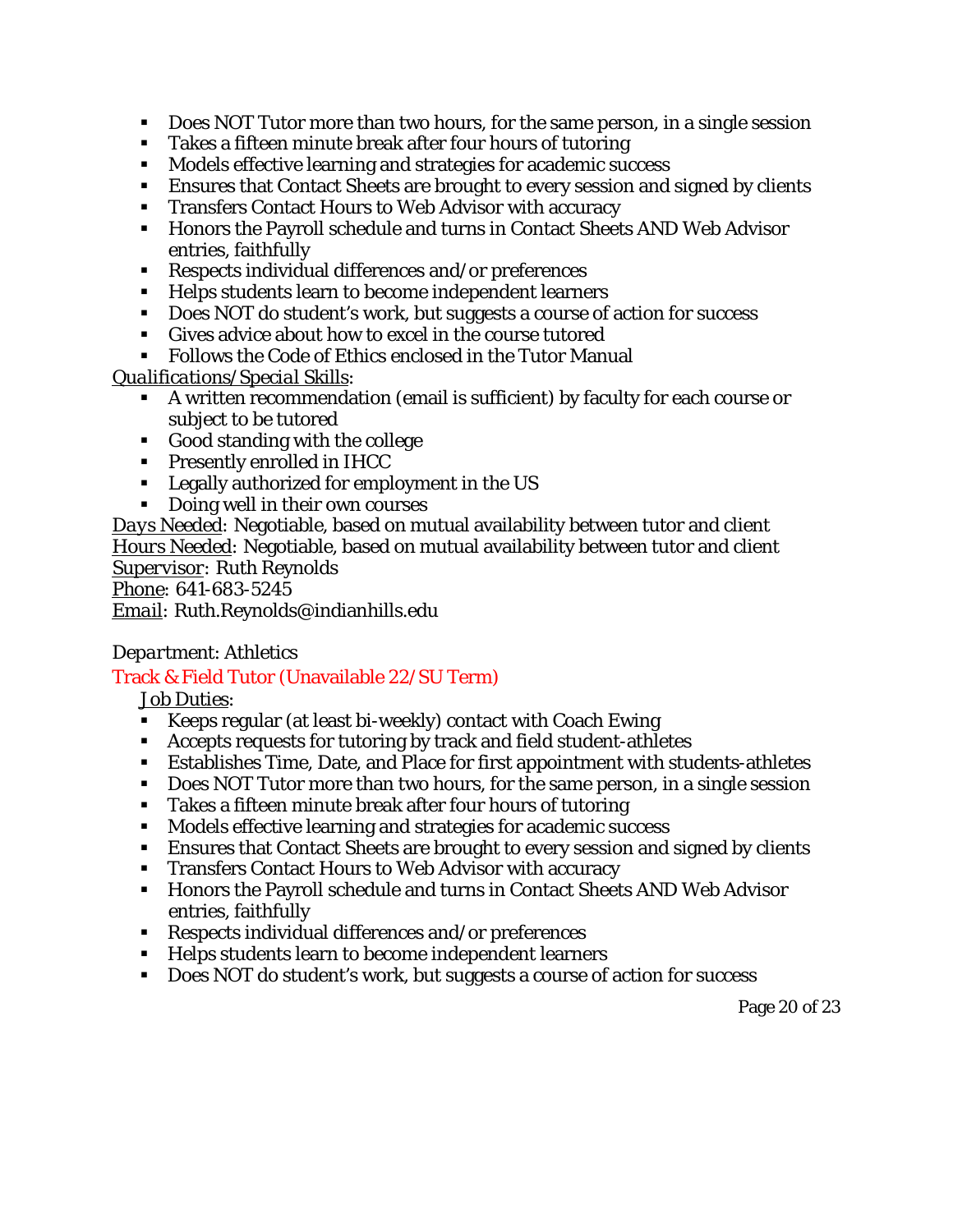Gives advice about how to excel in the course tutored

## *Qualifications/Special Skills:*

- Good standing with the college
- **Presently enrolled in IHCC**
- **Legally authorized for employment in the US**
- Doing well in their own courses

*Days Needed:* Negotiable, based on mutual availability between tutor and client *Hours Needed:* Negotiable, based on mutual availability between tutor and client; Maximum of 20 hours per week *Supervisor*: Brent Ewing *Phone*: 641-683-5111, x1489 *Email*: Brent.Ewing@indianhills.edu

# <span id="page-20-0"></span>ANNUAL NON-DISCRIMINATION **STATEMENT**

**Non-Discrimination Policy:** It is the policy of Indian Hills Community College not to discriminate on the basis of race, color, national origin, sex, disability, age (employment), sexual orientation, gender identity, creed, religion, and actual or potential parental, family, or marital status in its programs, activities, or employment practices as required by the Iowa Code §§216.6 and 216.9, Titles VI and VII of the Civil Rights Act of 1964 (42 U.S.C. §§ 2000d and 2000e), the Equal Pay Act of 1973 (29 U.S.C. § 206, et seq.), Title IX (Educational Amendments, 20 U.S.C §§ 1681 – 1688), Section 504 (Rehabilitation Act of 1973, 29 U.S.C. § 794), and Title II of the Americans with Disabilities Act (42 U.S.C. § 12101, et seq.).

Indian Hills Community College offers career and technical programs in the following areas of study:

- Accounting Assistant
- Associate Degree Nursing\*
- Automotive Technology

Page 21 of 23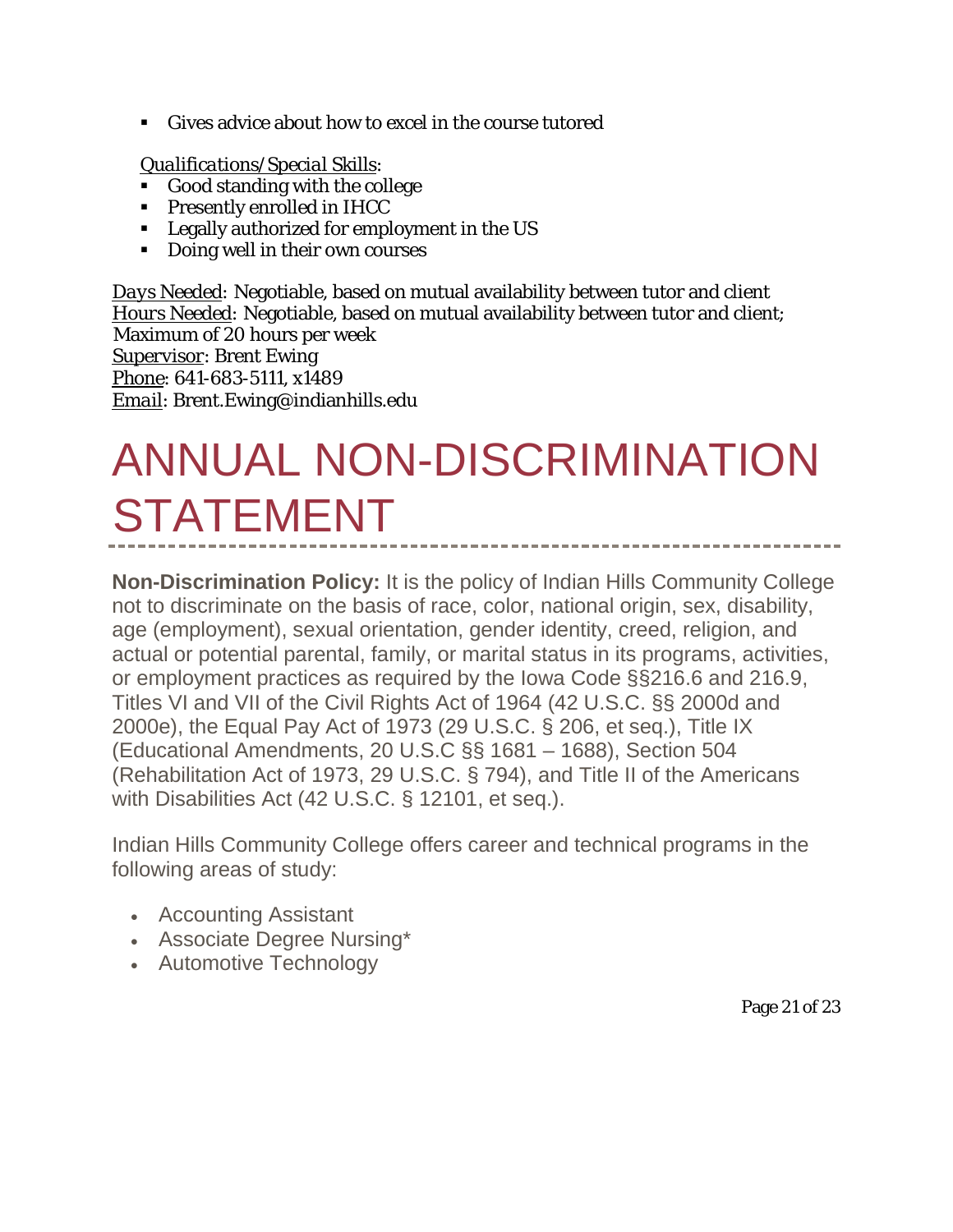- Aviation Maintenance Technology
- Aviation Pilot Training\*
- Avionics Electronic Technician
- Bioprocessing Technology
- Business Specialist
- Business Specialist Accounting
- Business Specialist Office Management
- Child Care Technician\*
- Clinical Laboratory Assistant\*
- Commercial Driver Training\*
- Computer Accounting
- Computer Networks & Security
- Computer Software Development
- Construction Management
- Construction Technology
- Criminal Justice\*
- Culinary Arts
- Dental Assisting\*
- Dental Hygiene\*
- Diesel Technology
- Electronic Engineering Technology
- Electrical & Renewable Energy Technology
- Emergency Medical Technician\*
- Geospatial Technology
- Grounds Equipment Technician
- Health Information Technology\*
- Healthcare Documentation Specialist\*
- Health Unit Coordinator\*
- Hotel & Restaurant Management
- HVAC & Refrigeration
- Industrial Maintenance
- Interactive Media Technology
- Landscape & Turfgrass Technology
- Laser & Optics Technology
- Machine Technology
- Medical/Insurance Coding\*